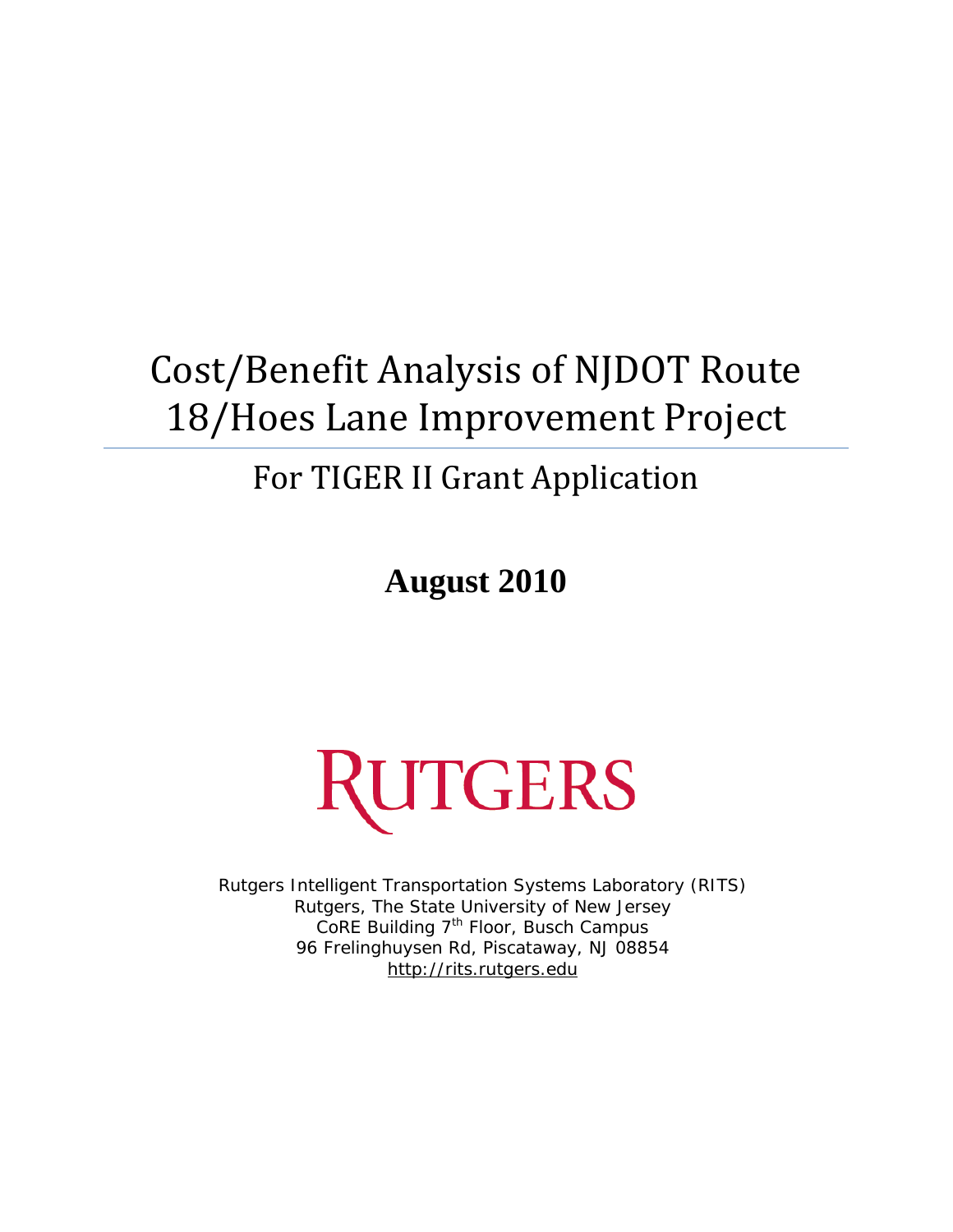## **EXECUTIVE SUMMARY**

In response to USDOT's TIGER II Discretionary Grants notice the New Jersey Department of Transportation (NJDOT) is submitting the Route 18/Hoes Lane construction project for funding. Rutgers RITS Lab conducted benefit-cost analysis of the project using the output of the North Jersey Regional Transportation Model – Enhanced (NJRTM-E), which allows for estimation of the highway network-related costs of travel for the no-build and build alternatives. The benefit-cost analysis was conducted to meet the criteria put forth by USDOT, with special emphasis on the following areas:

- 1. State of good repair
- 2. Economic impacts
- 3. Environmental sustainability
- 4. Livability
- 5. Safety

The evaluation criteria is met by estimating the benefits of the project as the difference between the no-build and build scenarios modeled in NJRTM-E. The model output is processed and monetized into costs based on functions developed using New Jersey-specific and national data. The functions estimate costs from the network based on reductions to maintenance costs, operating costs, congestion costs, air pollution costs, noise pollution costs, and accident costs.

The cost-benefit analysis conducted weighed the cost of the project against the differences between the no-build and build estimates of the transportation model. Based on value of time guidelines of USDOT and discount rates suggested by U.S. Office of Management and Budget (USOMB) the costs and benefits are translated to present values and compared. Based on the analysis and adjusted for sensitivity, this project is estimated to have a benefit-cost ratio between 107.65 and 206.69, depending on the lower and higher values of the assumptions used. From the estimates of the regional transportation model, this project is categorized as having a positive impact to the local area and North Jersey region.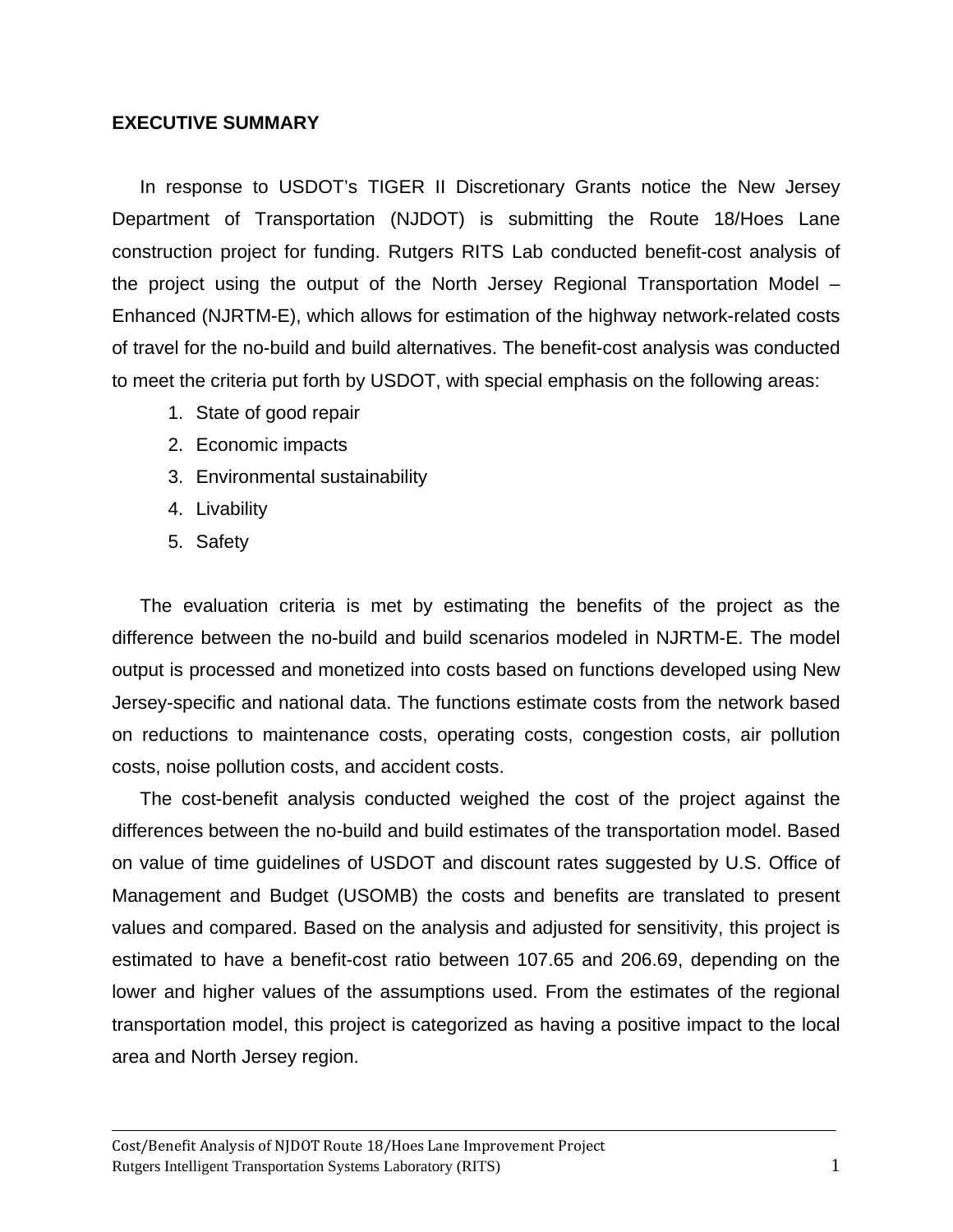#### **INTRODUCTION**

This report describes the economic evaluation framework of the transportationrelated benefits from the proposed Route 18/Hoes Lane improvement project in Piscataway, NJ. It utilizes the most important technique of public investment evaluation, *cost-benefit analysis*. Cost-benefit analysis requires the quantification and comparison of various benefits and costs generated by a project over time. The effects from the project are first enumerated and classified as benefits and costs. Then, each effect is quantified and expressed in monetary terms using appropriate conversion factors <sup>(1)</sup>. Benefits arise from the savings to users and society attributed to the project. The areas of focus are state of good repair, economic effects, livability, sustainability, and safety.

 The goal of this study is to observe the benefits to the transportation system incurred due to the proposed project, with benefits from the improvement of travel conditions, which can be defined in multiple dimensions (access, time, safety, reliability, etc.). Using a transportation planning model, the North Jersey Regional Travel Model – Enhanced (NJRTM-E), scenarios of capacity improvements incurred by the proposed improvements are run and benefits calculated by modeling the proposed changes to the network, and comparing the model output with model output of the existing network. The following sections describe the NJRTM-E model and the assumptions used to model the proposed improvements. The cost-benefit evaluation process is described, including the various types of benefits quantified from the modeling process. Finally the data obtained for this study is presented and discussed.

#### **METHODOLOGY**

A major challenge in analyzing the impacts of proposed roadway changes is the estimation of the project's effects on traffic patterns. Accordingly, it is necessary to predict the modified traffic flow in order to estimate benefits. Traditional economic analysis approaches make use of static traffic assignment to assess the impact of capacity expansion. Although these models do not consider the time-dependent dynamics of traffic flow and demand, they are superior to alternatives, such as traffic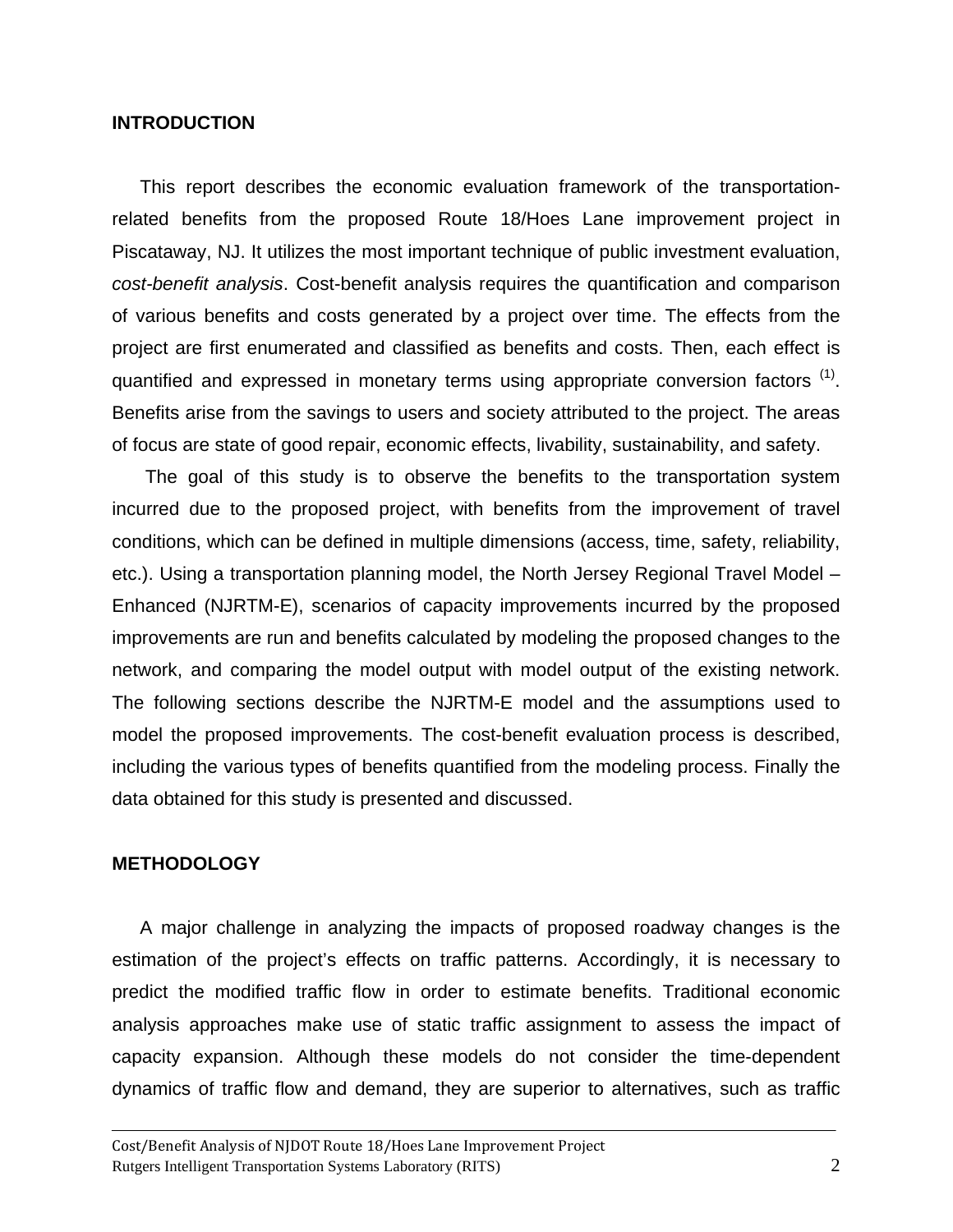simulation tools and spreadsheet models, due to their ability to estimate the changes in network flow characteristics as a result of capacity improvements.

## **Transportation Network Model**

 The North Jersey Regional Transportation Model – Enhanced (NJRTM-E), currently used by the North Jersey Transportation Planning Authority (NJTPA), is used to estimate the changes in traffic flows that occur on both local and network levels as a result of capacity improvements. The model is a tool that is used to help with analyzing projects, developing the long-range plan, and determining compliance with air quality conformity standards. NJRTM-E, shown in Figure 1, is a standard four-step transportation model running in CUBE software platform. The model area consists of the thirteen county North Jersey region and neighboring counties in New York and Pennsylvania.



**Figure 1: NJRTM-E Region in CUBE (2)**

Based on the traffic improvements expected from the roadway improvements, the capacities of the links in NJRTM-E are increased. It is, however in most cases, difficult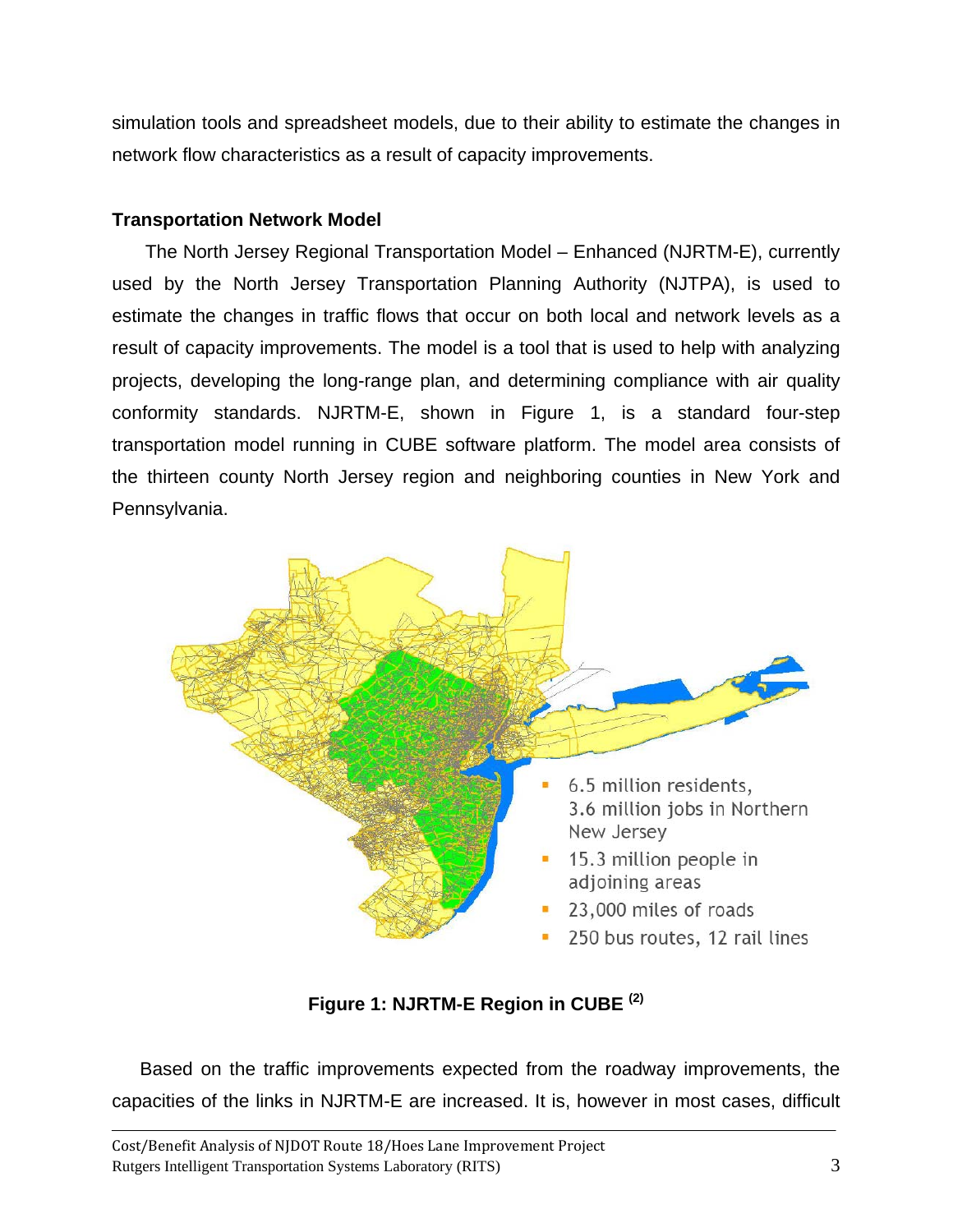to quantify the impact of a construction project on roadway capacity. Therefore, the capacity improvement factor is subject to sensitivity analysis.

The NJRTM-E network is run *with and without the capacity improvements*, and the network traffic flows are obtained from CUBE. Using the before and after network results, the benefits of the project are estimated by the reductions in various cost categories, such as congestion, vehicle operating, accident, air pollution, noise and maintenance costs at the network level. Accordingly, the proposed methodology combines sound economic theory with the output of a highly detailed transportation demand model for estimating the benefits to the highway network.

The results are then processed using ASSIST-ME, a tool developed to post-process highway assignment results from transportation planning models. ASSIST-ME is a GISbased Full Cost Estimation tool that can, among its other capabilities, be used to estimate the recurring annual benefits of transportation projects. ASSIST-ME has been developed to estimate the reductions in various costs of highway transportation using cost reduction models specific to New Jersey. The GIS-based full cost estimation tool enables planners to efficiently identify areas of interest and take advantage of powerful graphical capabilities of ArcGIS.

#### **Assumptions Used in the Analysis**

As part of the TIGER Grant application, the New Jersey Department of Transportation (NJDOT) is proposing improvements to the existing Hoes Lane/Centennial Avenue corridor in Piscataway Township, Middlesex County, New Jersey. The project entails extending the current northern terminus of State Route 18 by approximately 2.5 miles to  $1-287^{(3, 4)}$ .

In the NJRTM-E model the capacity of the links corresponding to the stretch of Hoes lane which is modified to take into account the planned capacity improvements caused by the removal of four traffic signals and updating eight traffic signals. It is estimated from the capacity calculations based on the Highway Capacity Manual that the capacity will improve by a minimum of 25% and a maximum 120%. NJTRM-E model, calibrated for the year 2009, is used as the basis for the estimation of benefits since this is the most recent network available. It is assumed that the cost estimates provided in the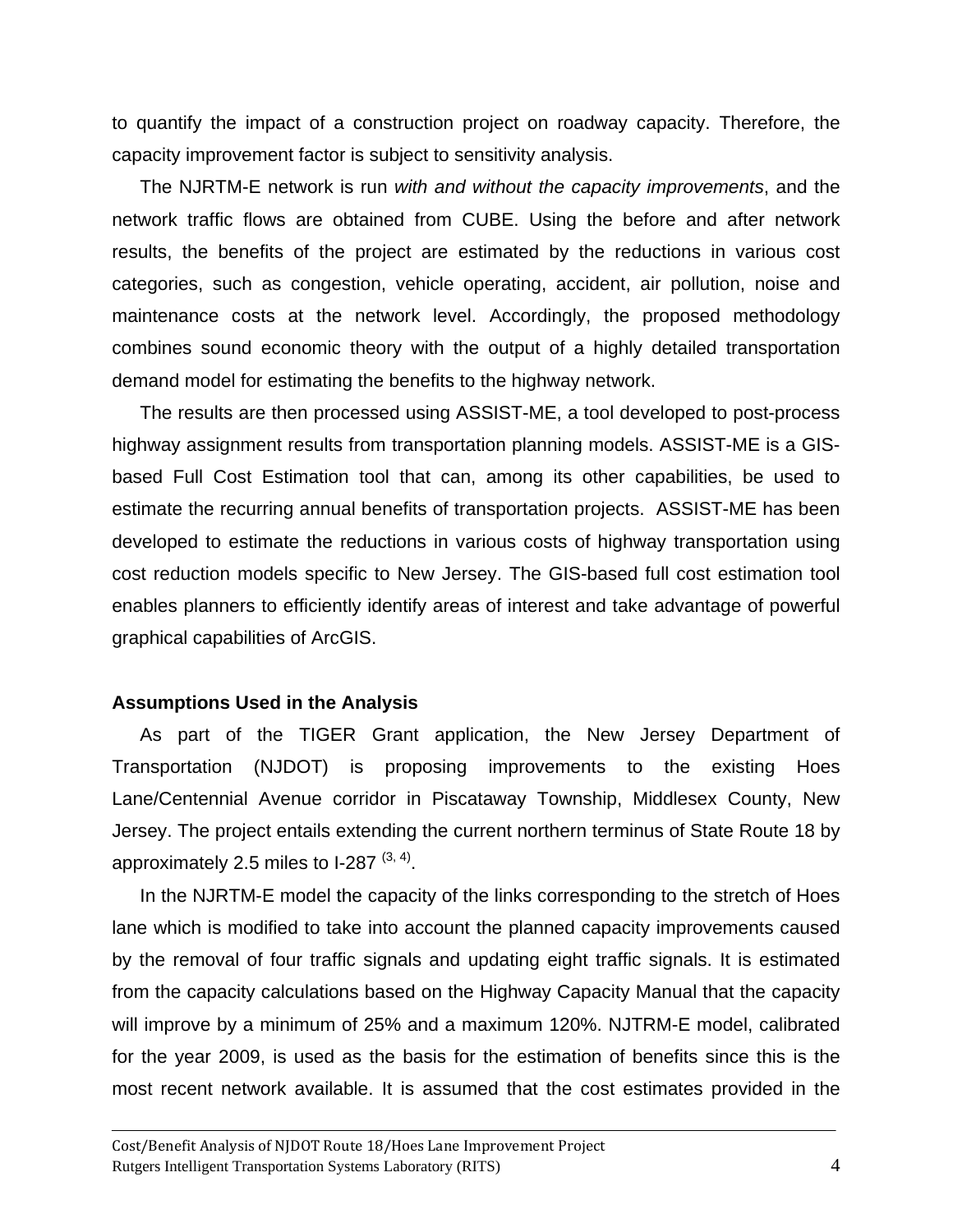document "Liberty Corridor: Section 1301 Grant Submission" (3) are all given in 2010 dollars. The analysis period is limited to approximately 25 years, after which the growth in traffic will likely reach the improved capacity provided by the project. The benefit analysis is performed on a network-wide basis over the analysis period. The localized variation is traffic growth, which might be affected by various other policies such as increased transit usage, saturation in land use, etc. have not been taken into account.

## **ASSIST-ME Analysis Tool**

Using network output files from NJRTM-E, ASSIST-ME is used to compare the two different networks (base and modified), and estimate the impacts of network changes (e.g., lane and/or link additions, etc.) on trip costs. Once highway assignment is completed in NJTRM-E, four time-period specific database files are produced. Each one of these files contains predicted values for traffic on all the links of the network. They also include basic information about all the links carried over from the input networks. This enables sorting and filtration based on their characteristics; for example, a sort can be conducted for all links within a certain state or county, or for all highway links. The calculation of link costs can be conducted in ASSIST-ME for all network links or select links by user-defined criteria. Link costs can be calculated for two networks, before and after network improvements, and the difference between the outputs can be taken as the network benefits of the improvements.

The full costs of travel in New Jersey were previously studied to quantify the effects of travel in terms of costs to users and their externalities. New Jersey-specific data was used to estimate the costs of travel when possible and national data otherwise. Calculating and monetizing the costs of travel is critical to conducting cost-benefit analysis, and understanding the full local and regional effects of the project. ASSIST-ME uses the estimated cost functions to calculate the costs of all users for all links within the transportation network, for the base and modified cases. The benefits are then taken as the difference between the costs for the two cases. A summary of the equations used by ASSIST-ME can be found in Table 1 and a full description of the costs and the development of the total cost functions is provided in the appendix.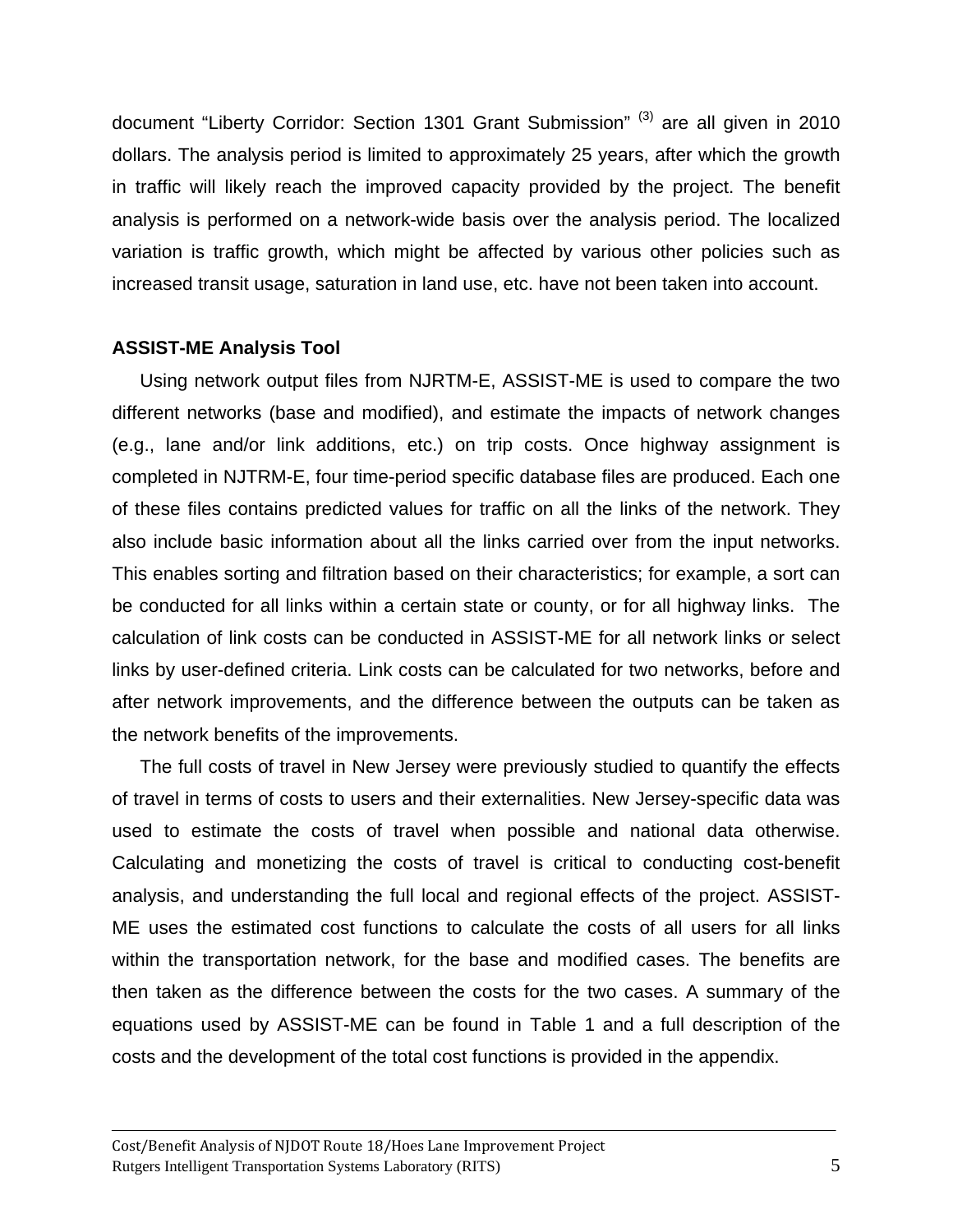| Cost                 |                                                                                                                                                                                                                                                                                                        | <b>Total Cost Function</b>                                                                                                                                                                                                                     | <b>Variable Definition</b>                                                                                                                                                                                                                                                                                                                     | <b>Data Sources</b>                                          |
|----------------------|--------------------------------------------------------------------------------------------------------------------------------------------------------------------------------------------------------------------------------------------------------------------------------------------------------|------------------------------------------------------------------------------------------------------------------------------------------------------------------------------------------------------------------------------------------------|------------------------------------------------------------------------------------------------------------------------------------------------------------------------------------------------------------------------------------------------------------------------------------------------------------------------------------------------|--------------------------------------------------------------|
| Vehicle<br>Operating |                                                                                                                                                                                                                                                                                                        | $C_{\text{opr}} = 7208.73 + 0.12(m/a) + 2783.3a +$<br>0.143m                                                                                                                                                                                   | a: Vehicle age (years)<br>m: Vehicle miles traveled                                                                                                                                                                                                                                                                                            | AAA <sup>(5)</sup> ,<br>USDOT $(6)$ ,<br>$KBB^{(7)}$         |
| Congestion           | $C_{\text{cong}} = \begin{cases} Q \frac{d_{ab}}{V_o} \left\{ 1 + 0.15 \left( \frac{Q}{C} \right) \right\} VOT & \text{if } Q \leq C \\ Q \frac{d_{ab}}{V} \left\{ 1 + 0.15 \left( \frac{Q}{C} \right)^4 \right\} VOT + Q \left( \frac{Q}{C} - I \right) \frac{VOT}{2} & \text{if } Q > C \end{cases}$ |                                                                                                                                                                                                                                                | $Q = Volume (veh/hr)$<br>$d =$ Distance (mile)<br>$C =$ Capacity (veh/hr)<br>$VOT = Value of time$<br>(\$/hr)<br>$Vo$ = Free flow speed<br>(mph)                                                                                                                                                                                               | Mun $^{(8)}$<br>Small and Chu<br>(9)                         |
| Accident             | Category 1:<br>Interstate-<br>freeway<br>Category 2:<br>principal arterial                                                                                                                                                                                                                             | $C_{acc} = 127.5Q^{0.77} \cdot M^{0.76} \cdot L^{0.53}$<br>+ 114.75 $Q^{0.85}M^{0.75}J^{0.49}$<br>+ 198,900 $Q^{0.17}$ $M^{0.42}$ $L^{0.45}$<br>$C_{acc} = 178.5Q^{0.58} \cdot M^{0.69} \cdot L^{0.43}$<br>+18,359 $Q^{0.45}M^{0.63}.L^{0.47}$ | $Q =$ Volume (veh/day)<br>$M =$ Path length (miles)<br>$L = no$ of lanes                                                                                                                                                                                                                                                                       | FHWA <sup>(10)</sup><br>$USDOT$ <sup><math>(11)</math></sup> |
|                      | Category 3:<br>arterial-collector-<br>local road                                                                                                                                                                                                                                                       | $C_{acc} = 229.5Q^{0.58} \cdot M^{0.77} \cdot L^{0.77}$<br>+9,179.96 $O^{0.74}$ $M^{0.81}$ $L^{0.75}$                                                                                                                                          |                                                                                                                                                                                                                                                                                                                                                |                                                              |
| Air<br>pollution     | $C_{air} = Q(0.01094 + 0.2155F)$<br>where;<br>$F = 0.0723 - 0.00312V + 5.403x10^{-5}V^2$                                                                                                                                                                                                               |                                                                                                                                                                                                                                                | $F =$ Fuel consumption at<br>cruising speed (gl/mile)<br>$V =$ Average speed (mph)<br>$Q =$ Volume (veh/hr)                                                                                                                                                                                                                                    | $EPA$ <sup><math>(12)</math></sup>                           |
| Noise                | $C_{noise} = 2 \int_{0}^{\frac{r_2 - r_{max}}{2}} (L_{eq} - 50) \, dw_{avg} \, \frac{RD}{5280} dr$<br>where;<br>$+\frac{F_{tr}}{V} \left(\sqrt{\frac{3.588}{h}}.10^{2.102} + 10^{7.43} F_{atr} + (l - F_{atr})^{7.4}\right)$<br>$L_{eq} = 10 \log (Q) + 10 \log (K) - 10 \log (r) + 1.14$              |                                                                                                                                                                                                                                                | $Q =$ Volume (veh/day)<br>$r =$ distance to highway<br>$K =$ Noise-energy emis.<br>$K_{car}$ = Auto emission<br>$K_{\text{truck}}$ = Truck emission<br>$F_c$ = % of autos,<br>$F_{tr}$ = % of trucks<br>$F_{ac}$ =% const. speed autos<br>$F_{\text{at}} = \%$ of const. speed tr.<br>$V_c$ = Auto Speed (mph)<br>$V_{tr}$ = Truck Speed (mph) | Delucchi and<br>$Hsu^{(13)}$                                 |

|  |  | Table 1 - Cost Functions Used in ASSIST-ME |
|--|--|--------------------------------------------|
|--|--|--------------------------------------------|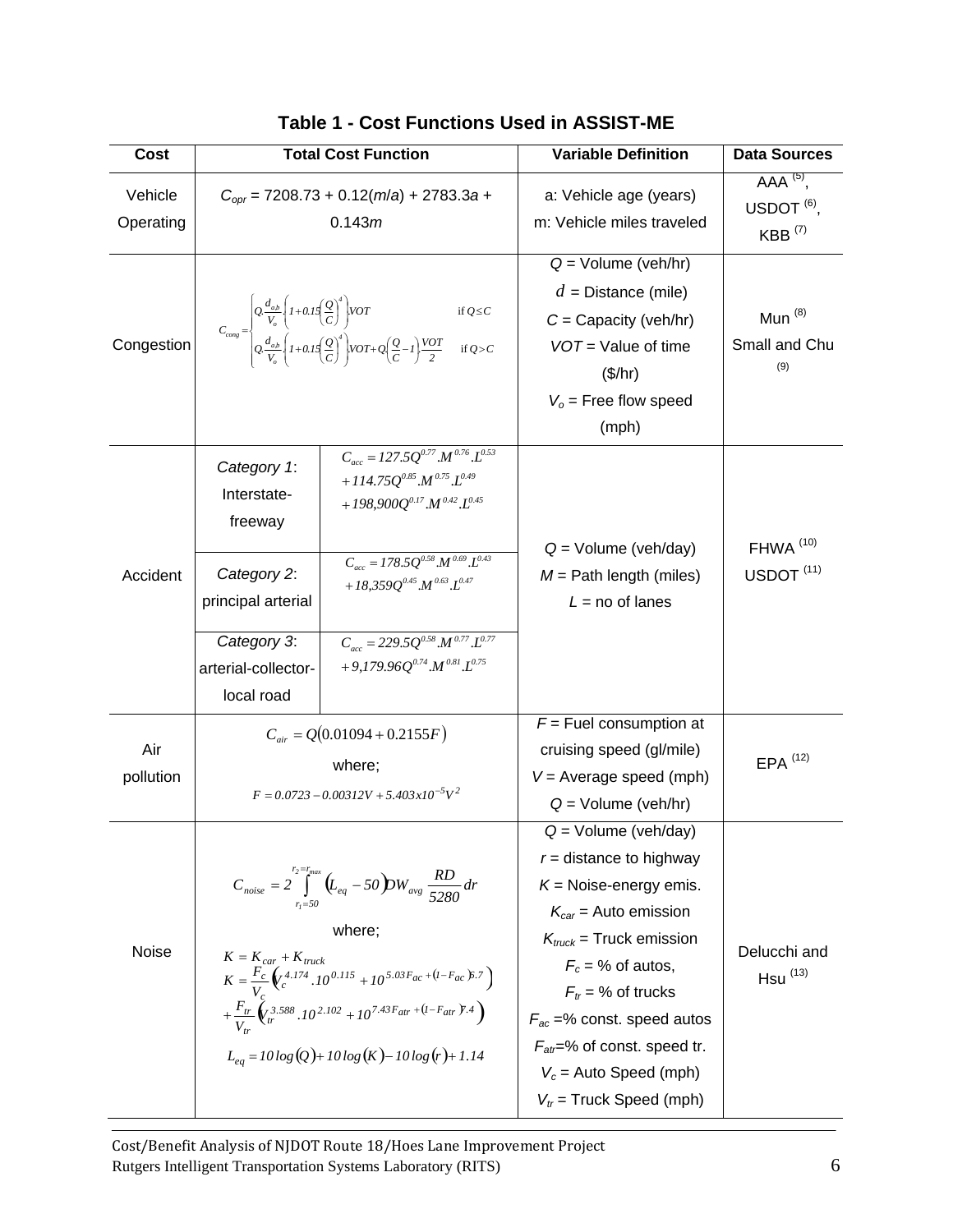| $C_M = \frac{796.32 M^{0.40} L^{0.39}}{2}$<br>where;<br>Maint-<br>$P = \frac{N}{N}$<br>enance<br><b>ESAL</b><br>$ESAL = Q \times 365 \times P_t \times T_f$ | M: roadway length (miles)<br>L: number of lanes<br>P: design cycle period<br><b>ESAL:</b> Equivalent single<br>axle load<br>N: number of allowable<br>repetitions (1,500,000)<br>Q: Traffic volume (veh/day)<br>$P_t$ : Percentage of trucks in<br>traffic<br>$T_f$ : Truck Factor | Ozbay et al. (14) |
|-------------------------------------------------------------------------------------------------------------------------------------------------------------|------------------------------------------------------------------------------------------------------------------------------------------------------------------------------------------------------------------------------------------------------------------------------------|-------------------|
|-------------------------------------------------------------------------------------------------------------------------------------------------------------|------------------------------------------------------------------------------------------------------------------------------------------------------------------------------------------------------------------------------------------------------------------------------------|-------------------|

The following subsections describe the areas in which benefits are expected, and how they are calculated. USDOT guidelines for TIGER II Discretionary Grant applications call for special attention to the following areas:

- 6. State of good repair
- 7. Economic impacts
- 8. Environmental sustainability
- 9. Livability
- 10. Safety

These criteria are met in cost-benefit analysis by monetizing the estimates of the regional transportation model using the functions in Table 1.

## **State of Good Repair**

The state of roadway infrastructure is critical to vehicle operators and agencies tasked with maintaining it. The benefits to the infrastructure resulting from this project are immediately realized by the reconstructed roadway and pavement. In addition to this benefit, maintenance costs attributable to vehicles using all roadways in the network are calculated. The needs and costs for resurfacing were studied  $(14)$  to monetize the maintenance costs of links in the network, and are calculated for base and modified modeled networks. The difference in the maintenance costs (i.e. benefits) arise from changes between traffic conditions and travel patterns between the two networks.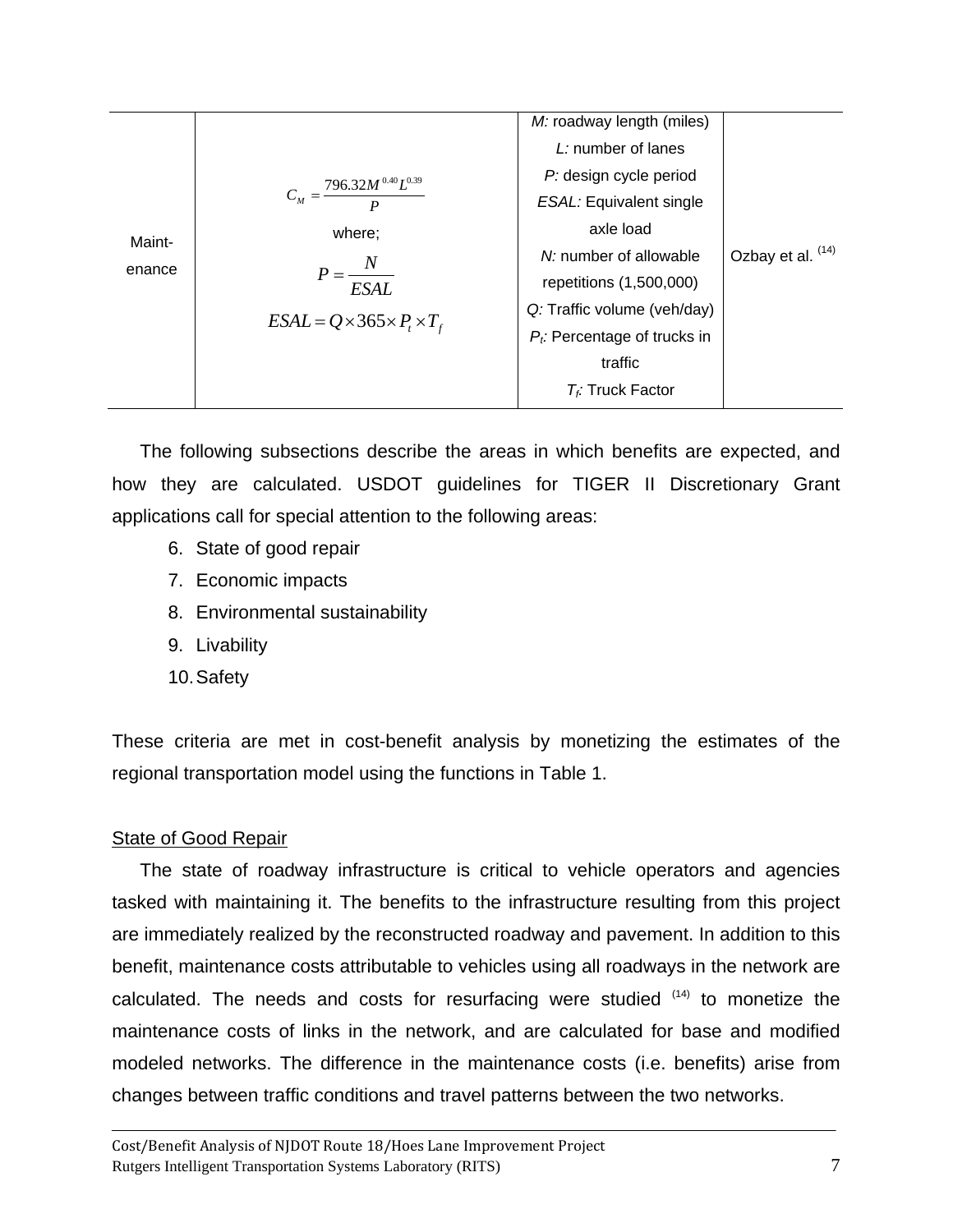## Economic Effects

The transportation network-related effects to the economy are largely on individuals' and businesses' travel times and productivity in commuting and shipping. Transportation models calculate vehicular flows and travel times on network links, which are used as measures of congestion and vehicle hours traveled. These estimates are monetized as congestion costs by a value of time (VOT) multiplying factor, which can be different for cars, trucks, and other modes. The congestion costs for the base and modified networks are then compared to find the congestion savings brought on by the project, the most critical valuation component in cost-benefit analysis. These congestion changes can occur in the project corridor, and can spread out to parallel roadways and throughout the network. In addition, vehicle operating costs for all users are calculated.

## Livability & Environmental Sustainability

Environmental effects are a critical component of transportation, and model output can be used to calculate probable environmental impacts due to changes in traffic conditions brought about the project. In this study noise and air pollution costs are estimated for all links in the base and modified networks. These costs are estimated based on volume and speed estimates generated by the model for both cases, with the difference equaling the environmental benefit of the project.

#### **Safety**

Safety improvements are a critical component of most transportation projects. In this analysis, model estimates are compared to estimate accident costs attributable to traffic using all roadways in the network. These accident costs are calculated based volumes and physical roadway characteristics.

## **Cost-Benefit Analysis**

Even though most transportation policies are local, their influence often spreads out beyond the area of implementation. Responding to road changes, traffic will shift from the impacted part of the network to other areas, and the intensity of the shift will depend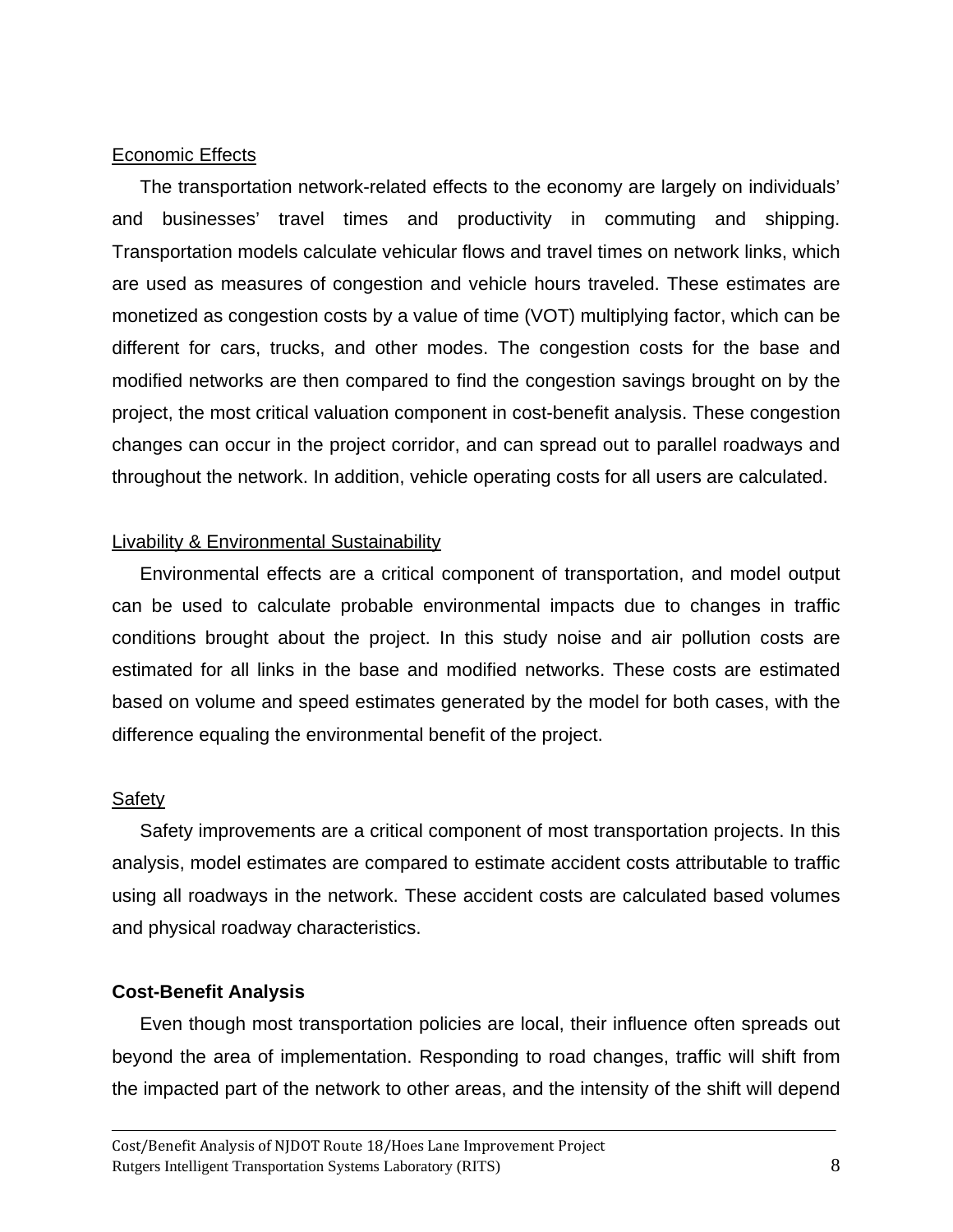on several factors, such as road characteristics, demand structure, and network configuration <sup>(15)</sup>. Thus, quantification of the likely changes in transportation benefits and costs associated with the capacity expansion is crucial for policy planners in order to determine the net benefits from capacity expansion projects. Such information can be used in the process to select the projects that are most likely to generate highest return to society.

In economic evaluation of projects, there are several commonly used economic indicators that can be placed in a final comparable format. The Cost-Benefit ratio (B/C) is one of the most commonly used performance measure. The B/C ratio can be calculated using the following formula,

$$
\frac{PVB}{PVC} = \sum_{t=0}^{T} \frac{\frac{B_t}{\sqrt{(1+d)^t}}}{C_t \sqrt{(1+d)^t}}
$$

Where,  $PVB =$  Present value of future benefits,  $PVC =$  Present value of future costs,  $d =$ Discount Rate,  $t =$  time of incurrence (year),  $T =$  Lifetime of the project or Analysis period (years)

The most significant parameters in the analysis that should be tested for sensitivity are:

- 1. Discount rate
- 2. Timing of future rehabilitation activities
- 3. Traffic growth rate
- 4. Unit costs of the major construction components.

Given the cost of the project, and then also given that the benefits are estimated, the net present value of the project can be calculated. A discount rate is used to convert future costs and benefits to present values. Various discount rates recommended by the U.S. Office of Management and Budget (USOMB)<sup>(16)</sup> are shown in Table 2. Table 3 shows the VOT ranges, as suggested by USDOT  $(17)$ , used in the analysis.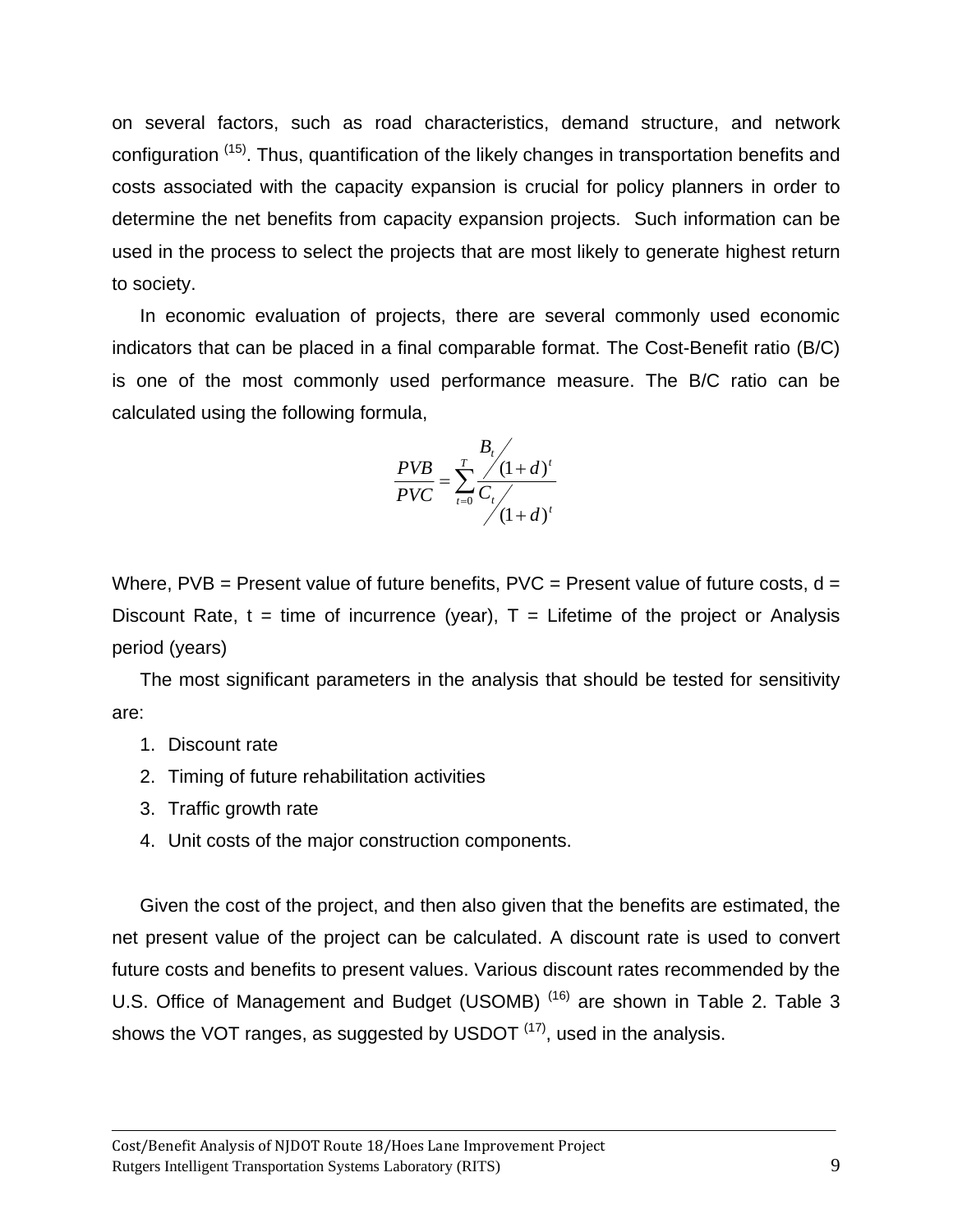| 3-Year | 5-Year |     | 7-Year   10-Year   20-Year   30-Year |     |  |
|--------|--------|-----|--------------------------------------|-----|--|
| 0.9    |        | 1.9 |                                      | 2.9 |  |

**Table 2 - Real discount rates for cost-benefit analysis (16)** 

**Table 3 - Range of Value of Time (VOT) (17)**

| <b>Time Period</b> | <b>Passenger Cars</b> | <b>Trucks</b> |
|--------------------|-----------------------|---------------|
| Peak               | $$18.10 - $27.20$     | \$19.90       |
| Off-Peak           | $$7.90 - $13.60$      | \$19.90       |

## **RESULTS**

The resulting outputs of NJRTM-E are compared in ASSIST-ME against the base case NJRTM-E model run. The daily costs and benefits resulting from the improvements due to the improvement on Hoes Lane are presented in Table 4. It should be noted that the congestion costs shown in Table 4 are estimated based on the lower bound of the VOT assumption shown in Table 3, and for a high capacity increase assumption of 120%. The capacity increase expected from this project is difficult to predict, and for this analysis is estimated between 25-120%. The results of Table 4 assume a high increase scenario. Based on the estimation results shown in Table 4, a daily benefit attributable to the Route 18 Hoes Lane project is estimated at \$2.58 million. The annual benefits of this project can be calculating by multiplying this estimate by 250 workdays, and equal \$646.60 million. Assuming that the benefit will linearly decrease to zero at the end of 25 years due to expected traffic increase, the net present value of the total benefits is calculated as \$6.82 billion in 2009 dollars, assuming a 2.8% discount rate. Therefore, the benefit cost ratio of this project is 138.06 (\$6,829.81m/\$49.47m), and the project is economically efficient based on the assumptions.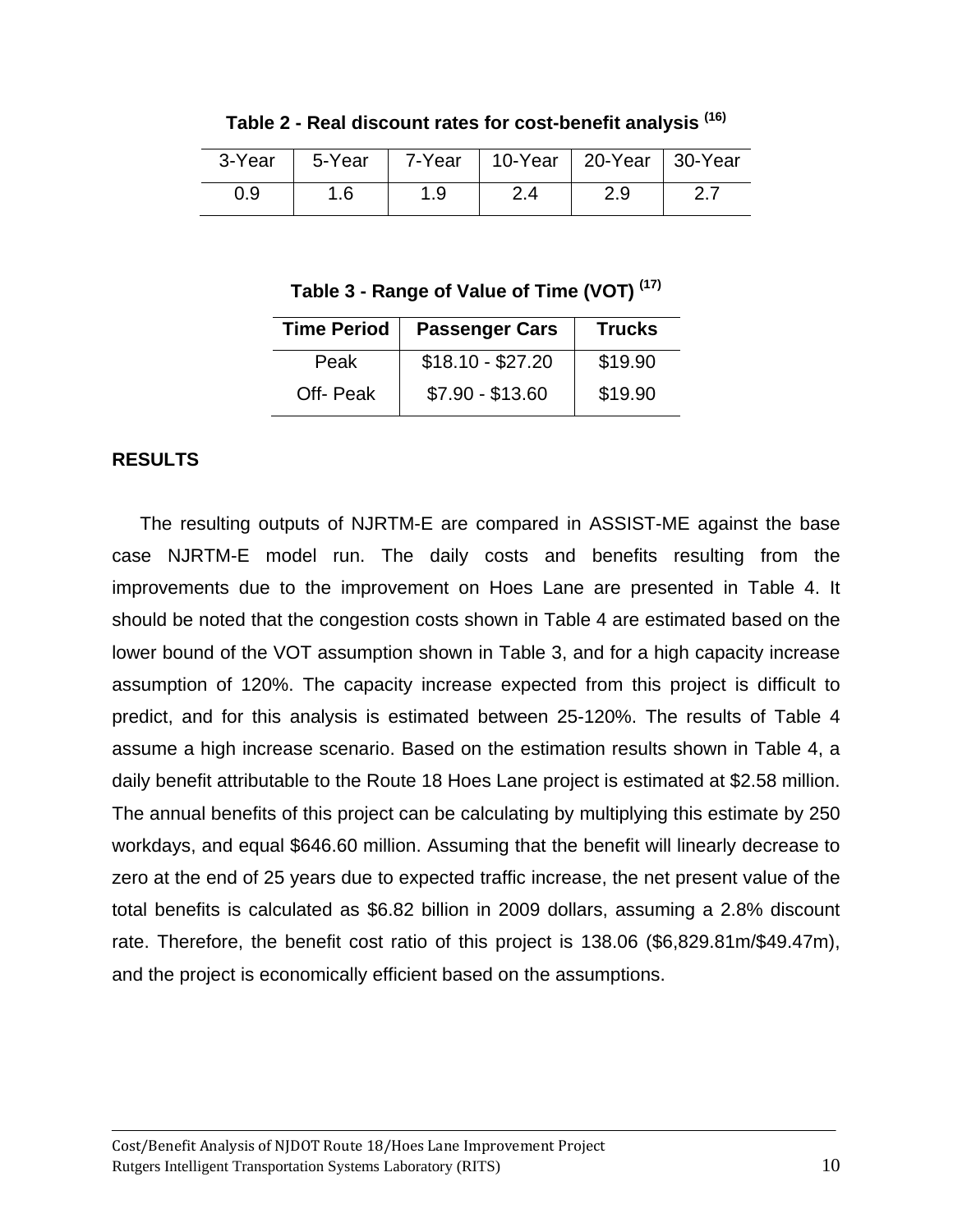| <b>Morning Peak</b>        |                             |                   |                                           |                         |              |                         |               |
|----------------------------|-----------------------------|-------------------|-------------------------------------------|-------------------------|--------------|-------------------------|---------------|
| Cost                       | <b>Economic Effects</b>     |                   | Environmental<br>Safety<br>Sustainability |                         |              | State of Good<br>Repair |               |
| Categ.                     | <b>Vehicle</b><br>Operating | <b>Congestion</b> | <b>Accident</b>                           | Air<br><b>Pollution</b> | <b>Noise</b> | <b>Maintenance</b>      | <b>Total</b>  |
| Original                   | 12,269,130.00               | 39,133,860.00     | 3,090,104.00                              | 1,866,980.00            | 42,316.23    | 688,671.80              | 57,091,062.03 |
| Modified                   | 12,180,070.00               | 37,421,850.00     | 3,047,125.00                              | 1,864,988.00            | 42,216.12    | 731,138.70              | 55,287,387.82 |
| <b>Benefit</b>             | 89,060.00                   | 1,712,010.00      | 42,979.00                                 | 1,992.00                | 100.11       | $-42,466.90$            | 1,803,674.21  |
| <b>Midday Off-peak</b>     |                             |                   |                                           |                         |              |                         |               |
| Original                   | 13,290,220.00               | 14,092,140.00     | 4,131,657.00                              | 2,538,840.00            | 65,369.86    | 1,584,298.00            | 35,702,524.86 |
| Modified                   | 13,290,610.00               | 14,099,900.00     | 4,131,771.00                              | 2,538,690.00            | 65,368.71    | 1,583,974.00            | 35,710,313.71 |
| <b>Benefit</b>             | $-390.00$                   | $-7,760.00$       | $-114.00$                                 | 150.00                  | 1.15         | 324.00                  | $-7,788.85$   |
| <b>Afternoon Peak</b>      |                             |                   |                                           |                         |              |                         |               |
| Original                   | 13,737,490.00               | 45,214,080.00     | 3,422,373.00                              | 2,054,029.00            | 45,853.54    | 740,909.60              | 65,214,735.14 |
| Modified                   | 13,704,140.00               | 44,652,880.00     | 3,407,163.00                              | 2,052,434.00            | 45,828.50    | 741,115.40              | 64,603,560.90 |
| <b>Benefit</b>             | 33,350.00                   | 561,200.00        | 15,210.00                                 | 1,595.00                | 25.04        | $-205.80$               | 611,174.24    |
| <b>Night Off-peak</b>      |                             |                   |                                           |                         |              |                         |               |
| Original                   | 9,350,579.00                | 9,712,229.00      | 3,744,627.00                              | 1,805,579.00            | 46,189.01    | 2,293,476.00            | 26,952,679.01 |
| Modified                   | 9,335,332.00                | 9,562,045.00      | 3,726,338.00                              | 1,799,943.00            | 45,674.60    | 2,303,977.00            | 26,773,309.60 |
| <b>Benefit</b>             | 15,247.00                   | 150,184.00        | 18,289.00                                 | 5,636.00                | 514.41       | $-10,501.00$            | 179,369.41    |
| <b>Total Daily Benefit</b> |                             |                   |                                           |                         | 2,586,429.01 |                         |               |

## **Table 4 - Estimated total daily costs (\$) of original and modified networks for**

## **Route 18 Hoes Lane Improvement Project**

## **Sensitivity Analysis**

To evaluate the economic benefits for various combinations of ranges of VOT and capacity improvements, a sensitivity analysis is performed. This section investigates the variation in the benefit-cost ratio for the Route 18 corridor project for two values of time and capacity increase assumptions. The VOT ranges for passenger cars and trucks during peak and off-peak hours are shown in Table 3. The benefit-cost ratios for each project presented in the previous section are based on the low VOT range.

The increase in capacity due to each project is reflected in the NJRTM-E CUBE model by multiplying the base capacity by a factor that is estimated based on the project specifications, such as the increase in number of lanes and addition of shoulders. The benefit-cost ratios presented in the previous section are based on the assumption of a high capacity increase (120%). The variation in benefit-cost ratios assuming a lower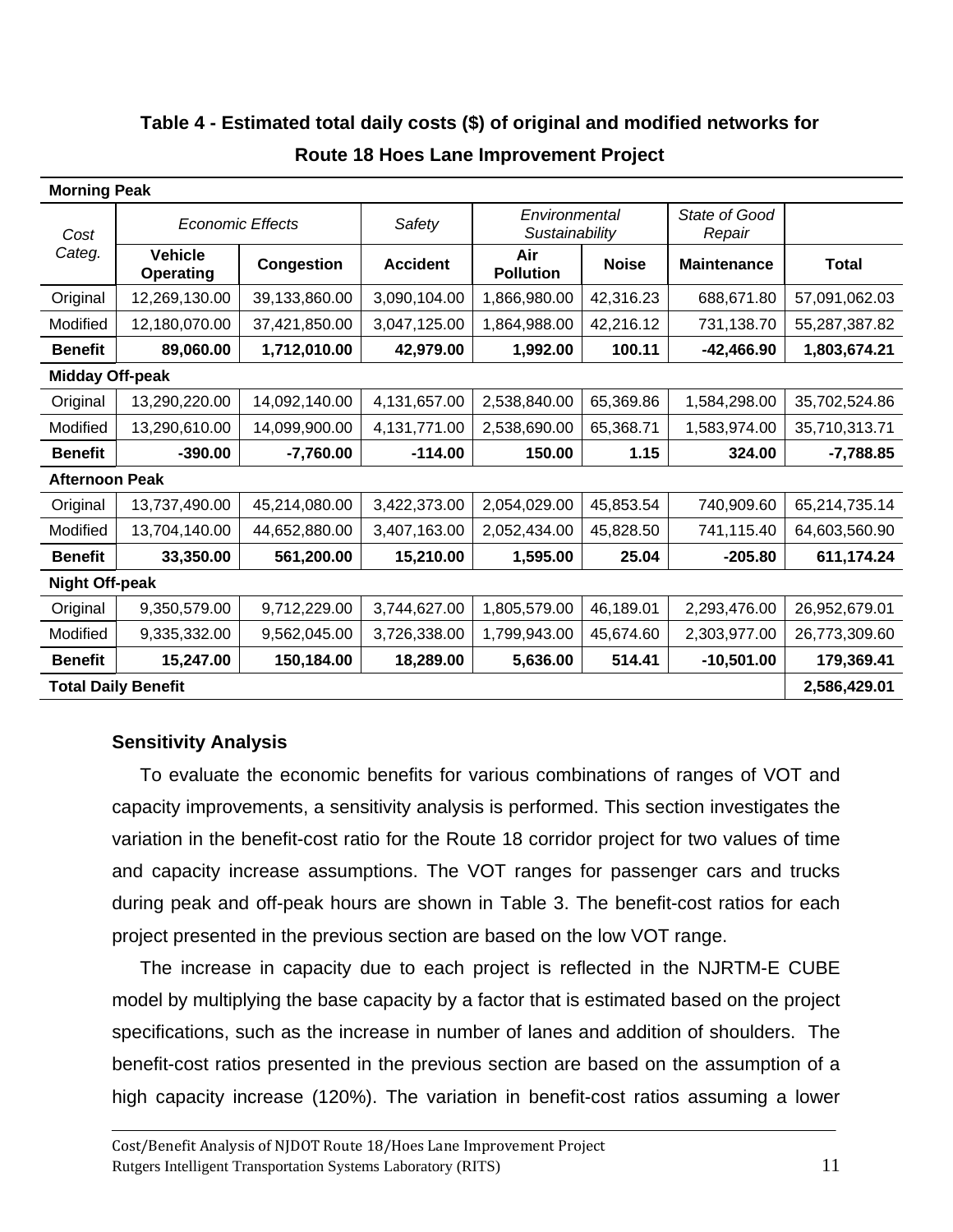increase in capacity than initially assumed is investigated. Therefore, the factors used to increase capacity are lowered by 50% in the CUBE model, and new results are obtained accordingly (lower capacity). It should be noted that NJTRM-E model is a macroscopic model and cannot capture operational level improvements beyond capacity improvements.

The B/C ratios shown in Table 5 can be considered as an indication of the long-term economic viability of these projects, not necessarily as point estimates of their exact economic value. Moreover, over-interpretation of these B/C ratios should be avoided since there are many modeling and estimation assumptions that can affect these. A positive B/C ratio greater than an arbitrary threshold of 5 can be interpreted as a highly beneficial project.

| <b>High Capacity</b> |          | <b>Low Capacity</b> |                 |
|----------------------|----------|---------------------|-----------------|
| Low VOT              | High VOT | Low VOT             | <b>High VOT</b> |
| 138.06               | 206.69   | 107.65              | 162.03          |

**Table 5 - Benefit/Cost ratios as a result of sensitivity analyses** 

## **SUMMARY AND CONCLUSIONS**

The NJRTM-E network is run *with and without the capacity improvements* resulting from the proposed Route 18/Hoes Lane corridor improvement project, and the networkwide traffic flows are obtained from CUBE. The results are compiled and analyzed using ASSIST-ME, a tool capable of calculating link costs that include accident, vehicle operating, maintenance and environmental costs (e.g. noise and air pollution), based on NJ-specific data. Using the before and after results, the benefits of each project are estimated as reductions in various cost categories. A cost-benefit analysis is then conducted using USOMB and USDOT guidelines, over a lifespan for the project of 25 years. Accordingly, the proposed methodology combines sound economic theory with the output of a highly detailed transportation demand model for estimating the costs and benefits of selected highway projects.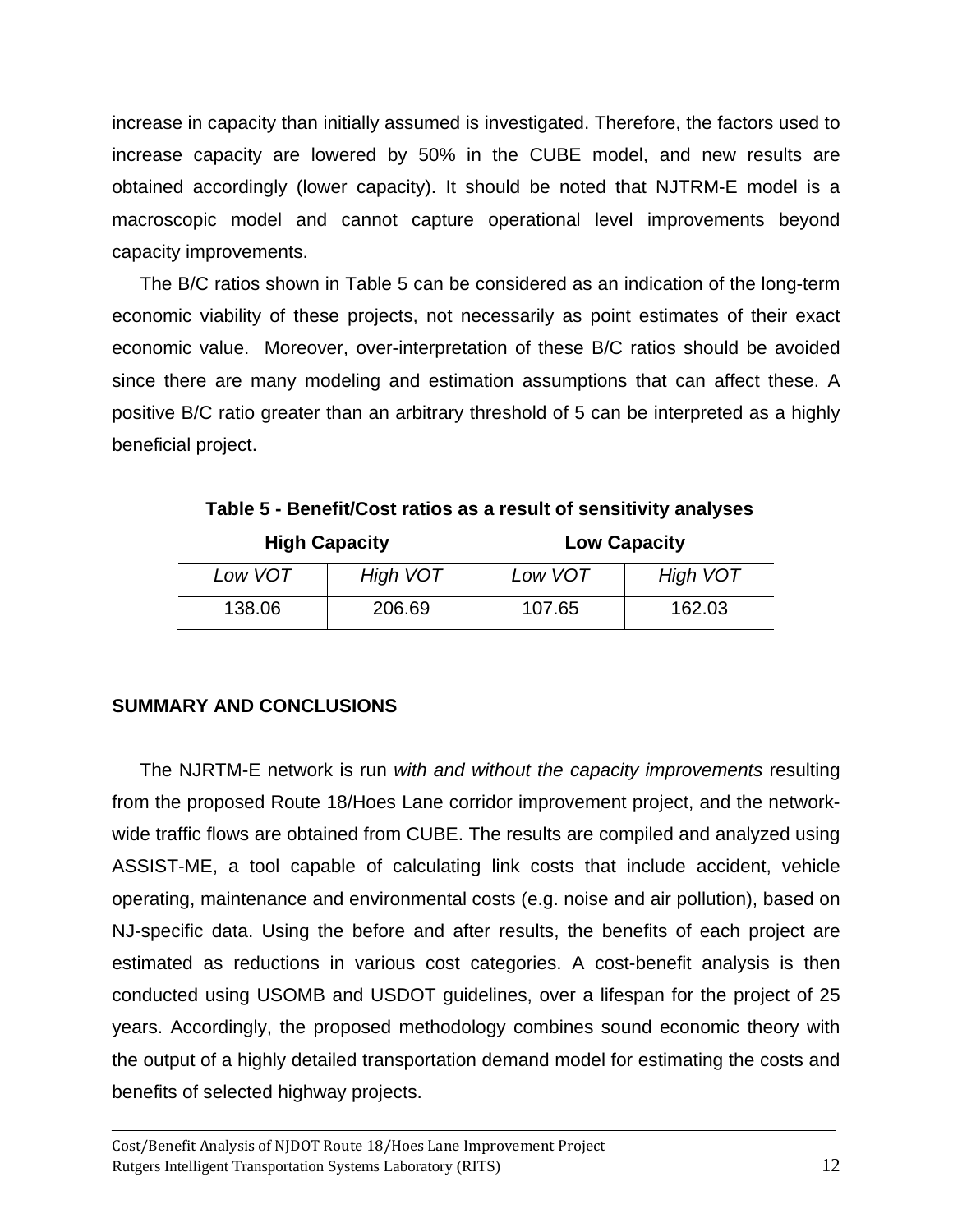Based on the model output, this project is highly beneficial in terms of both direct user costs such as travel times, and externalities such as air and noise pollution. The results show that that the majority of benefits accrue through reduced travel times. Therefore, the benefits vary with high margins with respect to value-of-time assumptions. Sensitivity analyses conducted with respect to two variables, capacity increase and value-of-time, show that the project has a highly positive benefit-cost ratio for all cases within the range of assumptions.

## **REFERENCES**

- 1. Banister, D. and Berechman, J. (2000) "Transport Investment and Economic Development" University College London Press.
- 2. North Jersey Regional Transportation Model- Transportation Modeling Overview, North Jersey Transportation Planning Authority Training Sessions Volume 1, Newark, New Jersey, May 19, 2008.
- 3. Liberty Corridor: Section 1301 Grant Submission, Prepared for Federal Highway Administration by New Jersey Department of Transportation in association with New Jersey Institute of Technology, October 2007.
- 4. Map of Route 18 Extension, Section 3A, Hoes Lane Corridor, Township of Piscataway, Middlesex County, New Jersey Department of Transportation.
- 5. American Automobile Association, Your Driving Costs 2003, American Automobile Association (www.ouraaa .com), 2003. Based on Runzheimer International data.
- 6. US Department of Transportation. Cost of Owning and Operating Automobiles, Vans and Light Trucks, 1999.
- 7. Kelly Blue Book Website, 2006. Available online at http://www.kbb.com/.
- 8. Mun, Se-IL. Traffic Jams and Congestion Tolls. *Transportation Research B*, Vol. 28, 1994, pp. 365-375.
- 9. Small K., and X. Chu. Hypercongestion. *Journal of Transport Economics and Policy*, Vol. 37, 2003, pp. 319-352.
- 10. Federal Highway Administration (FHWA). *Motor Vehicle Accident Costs*, 2005, Available online at http://www.fhwa.dot.gov/legsregs/directives/techadvs/t75702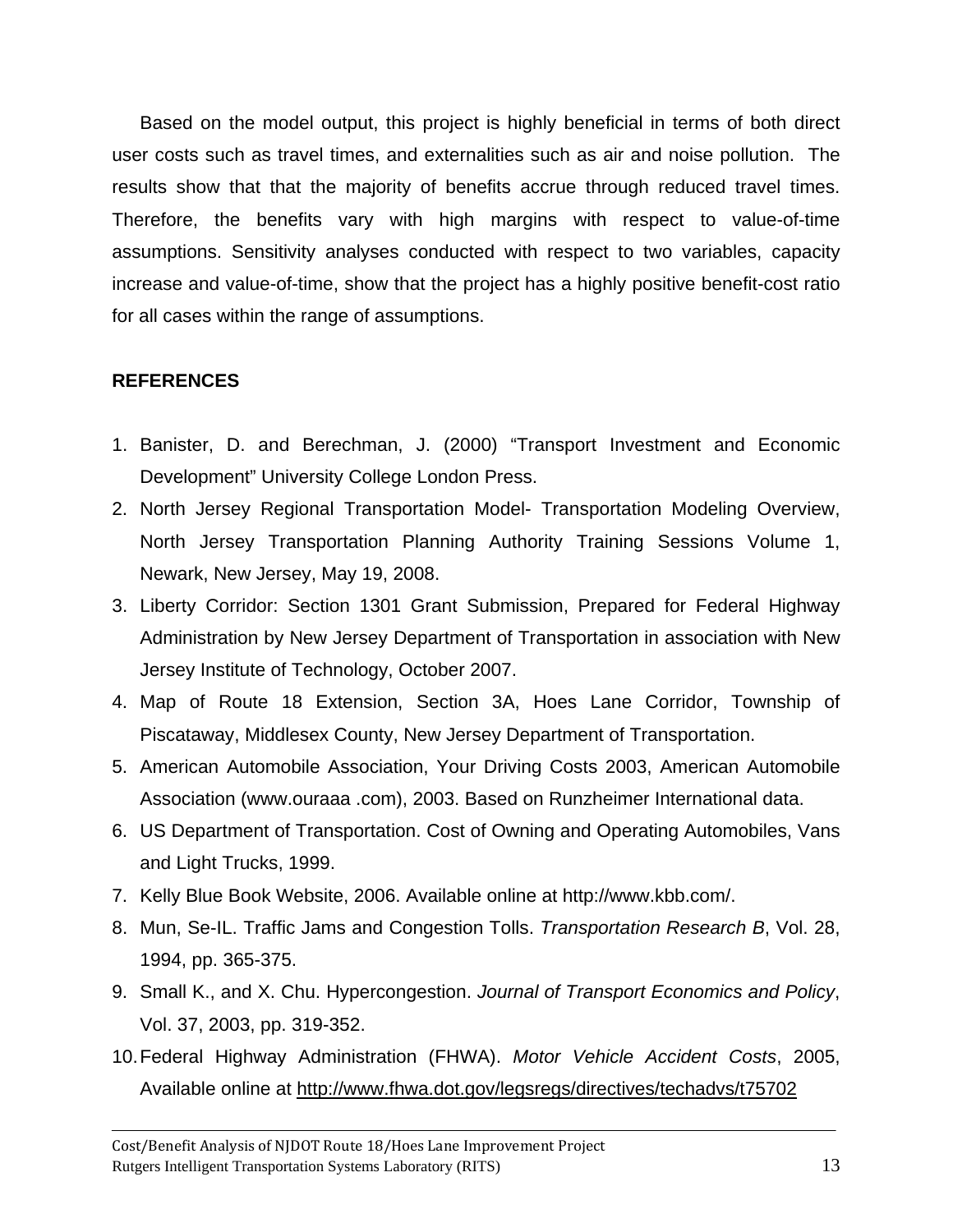- 11. US Department of Transportation. *Crash Records*, 2005, Available online at http://www. state.nj.us/transportation/refdata/accident/rawdata01-03.shtm
- 12. Environmental Protection Agency Publications. *National Emission Trends*. 1995.
- 13. Delucchi, M., and S. Hsu. The External Damage Cost of Noise Emitted from Motor Vehicles. *Journal of Transportation and Statistics*, Vol. 1, 1998, pp. 1-24.
- 14. Ozbay, K., Bartin, B. and Berechman, J. (2001). "Estimation and Evaluation of Full Marginal Costs of Highway Transportation in New Jersey", Journal of Transportation and Statistics, Vol. 4, No.1, April 2001. (With Ozbay, K. and Berechman, J.)
- 15. Safirova, E., K. Gillingham, S. Houde. Measuring Marginal Congestion Costs of Urban Transportation: Do Networks Matter? *Transportation Research A*, Vol. 41, 2007, pp. 734-749.
- 16. U.S. Office of Management and Budget (2008). "Guidelines and Discount Rates for Benefit-Cost Analysis of Federal Programs". Circular No: A-94. Appendix C.
- 17. USDOT. *Departmental Guidance on the Evaluation of Travel Time in Economic Analysis*", Memo, USDOT Available online at http://ostpxweb.dot .gov/policy/safety/VOT\_Guidance\_ Revision\_1.pdf, April 9, 1997.
- 18. Ozbay, K., Yanmaz-Tuzel O., Mudigonda S., Bartin B., and Berechman J. Cost of Transporting People in New Jersey-Phase II. *New Jersey Department of Transportation Final Report*, Report No FHWA/NJ-2007-003, 2007.
- 19. Apogee Research (1994). "The Costs of Transportation", Conservation Law Foundation (Boston; www.clf.org).
- 20. K. Gwilliam. *The Value of Time in Economic Evaluation of Transport Projects; Lessons from Recent Research*. World Bank (Washington DC), January 1997.
- 21. Mayeres, I., Ochelen, S. and Proost., S. (1996) "The Marginal External Cost of Urban Transport", *Transportation Research Part D*, No.2, pp. 111-130.
- 22. Booz Allen Hamilton, ACT (2003). "Transport Costing Study", Canberra Department of Urban Services Available online at http://www.actpla.act.gov.au/plandev/tpintro/tp-archive/transportstudy.pdf.
- 23. I.T. Transport. "The Value of Time in Least Developed Countries", Department for International Development, UK under its Knowledge and Research (KaR)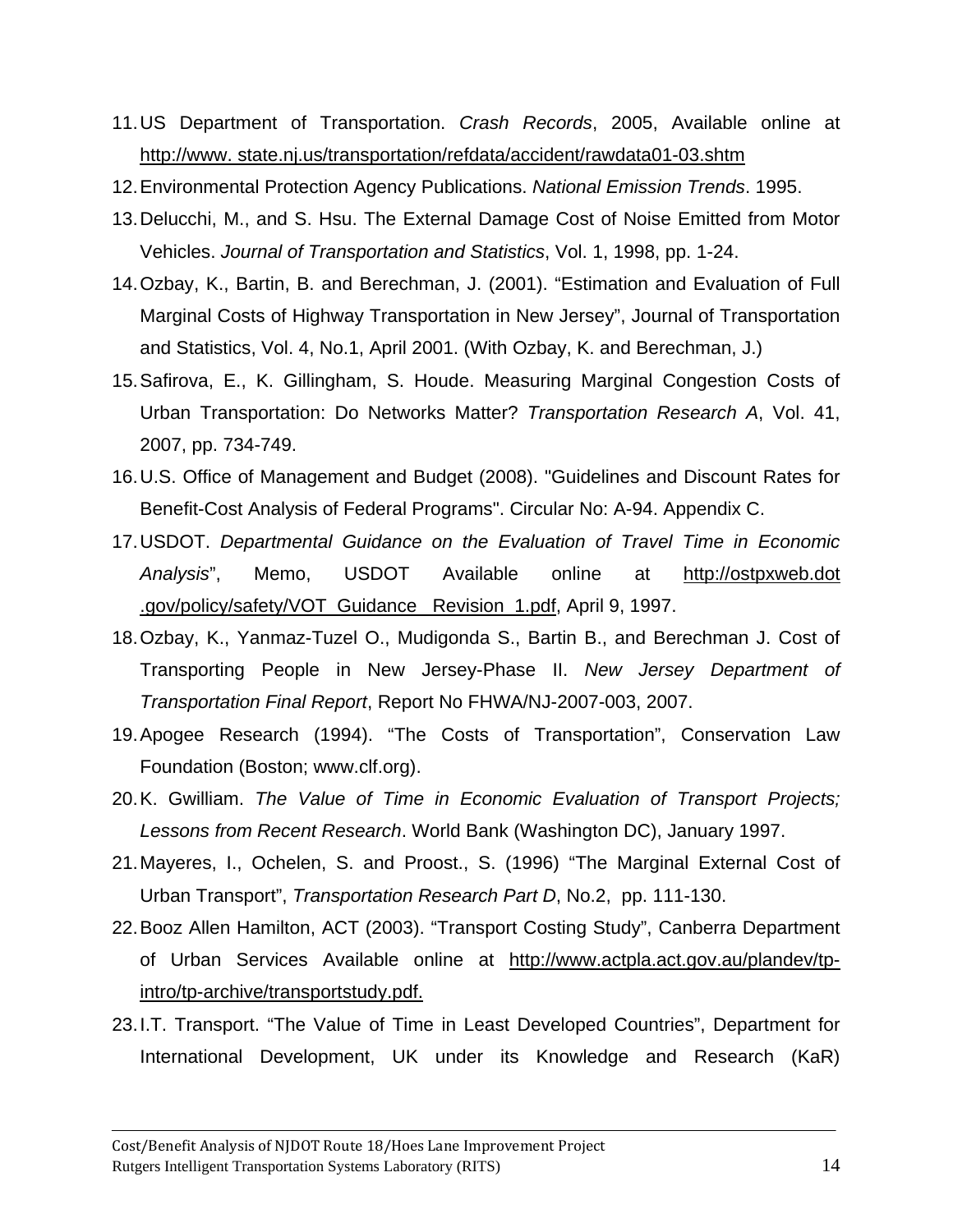Programme, available online at www.transport-links.org /transport\_links, Accessed June 2005.

- 24. U.S. Department of Labor (2007). "State Occupational and Wage Estimates New Jersey". Available online at http://www.bls.gov/oes/2007/may/oes\_nj.htm#b00-0000. Accessed December 2008.
- 25. National Safety Council (2007). "Estimating the Costs of Unintentional Injuries." Available online at http://www.nsc.org/resources/issues/estcost.aspx. Accessed January 2009.
- 26. National Highway Traffic Safety Administration, US Department of Transportation (2000). "The Economic Impact of Motor Vehicle Crashes". Available online at http://www.nhtsa.dot.gov. Accessed February 2009.
- 27. Federal Highway Administration (1994). "Motor Vehicle Accident Costs." Available online at http://www.fhwa.dot.gov/legsregs/directives/techadvs/t75702.htm. Accessed September 2005.
- 28. American Association of State Highway and Transportation Officials (2007) "Poll Results: Crash Costs used for Prioritizing Safety Projects." Available online at http://www.transportation.org/?siteid=62&pageid=1622. Accessed February 2009.
- 29. Ozbay, K., Bartin, B., Yanmaz-Tuzel, O., Berechman, J. (2008) "Alternative Methods for Estimating Full Marginal Costs of Highway Transportation", Transportation Research A, Vol. 41, pp. 768-786.
- 30. Small, K. and Kazimi, C. (1995). "On Costs of Air Pollution from Motor Vehicles," *Journal of Transport Economics and Policy*," 29 (1), pp. 7-32.
- 31. Small, K. (1977). "Estimating the Air Pollution Cost of Transportation Modes," *Journal of Transport Economics and Policy*, Vol. 11, pp. 109-132.
- 32. Nelson, J. P., May 1982. Highway Noise and Property Values: A Survey of Recent Evidence. *Journal of Transport Economics and Policy*, pp. 117-138.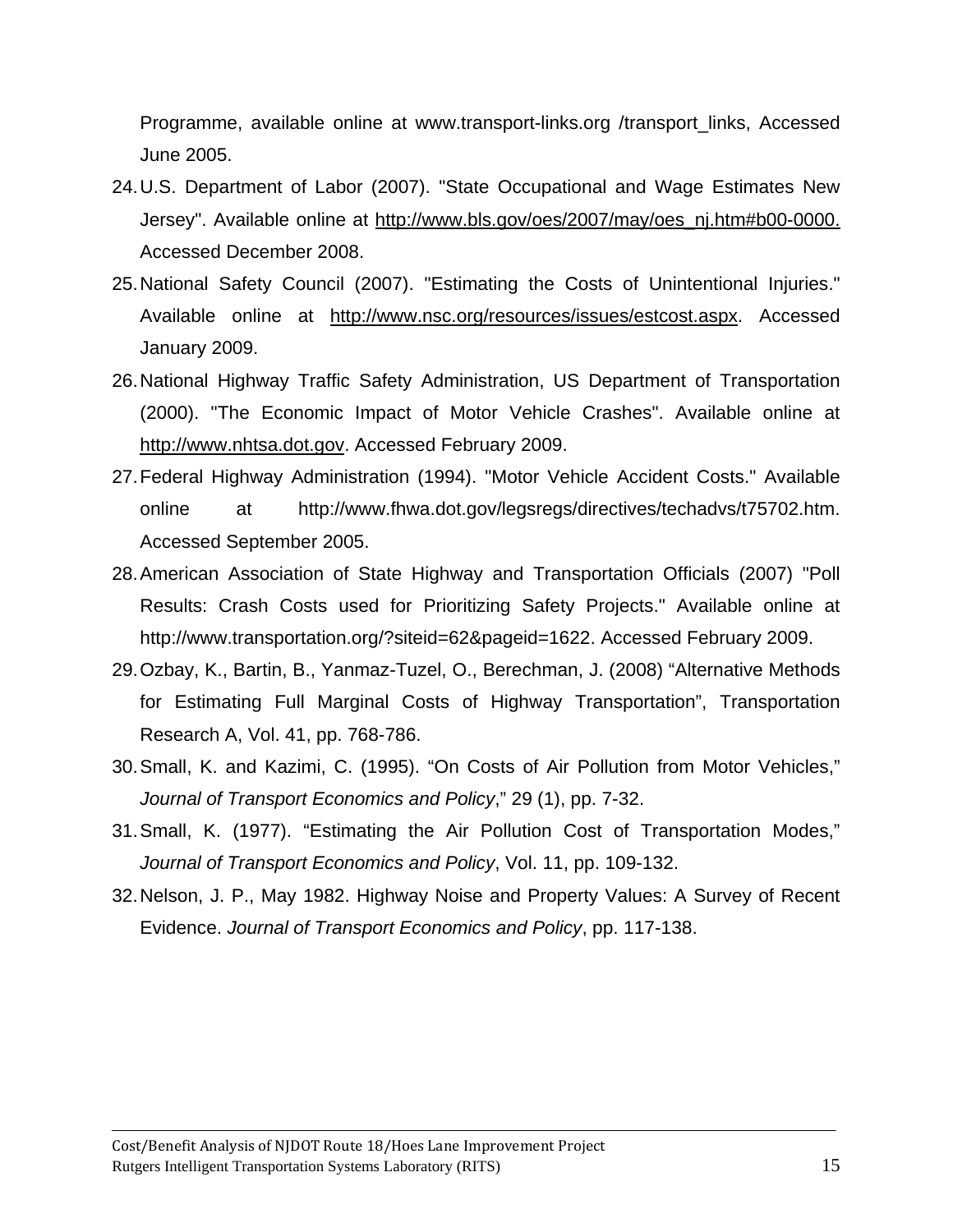#### **APPENDIX**

Reductions in each cost category attributable to a project were estimated using data obtained from NJDOT and other state and national sources. Data on vehicle operating costs, accident costs, and infrastructure costs are NJ-specific. STATA software is used to estimate the parameters of each cost function. Congestion and environmental costs, however, were based on relevant studies in the literature. The parameters of the cost functions were modified to reflect NJ-specific conditions. The individual cost reduction functions are discussed below.

## **Vehicle Operating Costs**

Vehicle operating costs are directly borne by drivers. These costs are affected by many factors, such as road design, type of the vehicle, environmental conditions, and flow speed of traffic. In this study, vehicle operating costs depend on depreciation cost, cost of fuel, oil, tires, insurance, and parking/tolls. Depreciation cost is itself a function of mileage and vehicle age; other costs are unit costs per mile. In this study, we employed the depreciation cost function estimated by Ozbay *et al*. (18)

The other cost categories, namely, cost of fuel, oil, tires, insurance, parking and tolls are obtained from appropriate AAA report  $(5)$  and USDOT report  $(6)$ . The unit operating costs given in Table A1 are in 2005 dollars.

| <b>Operating Expenses</b> | <b>Unit Costs</b>  |
|---------------------------|--------------------|
| Gas & oil                 | 0.087 (\$/mile)    |
| Maintenance               | $0.056$ (\$/mile)  |
| Tires                     | $0.0064$ (\$/mile) |
| <b>Insurance Cost</b>     | $1,370$ (\$/year)  |
| Parking and Tolls         | $0.021$ (\$/mile)  |
|                           |                    |

**Table A1 - Operating costs (in 2005 dollars) (5,6)**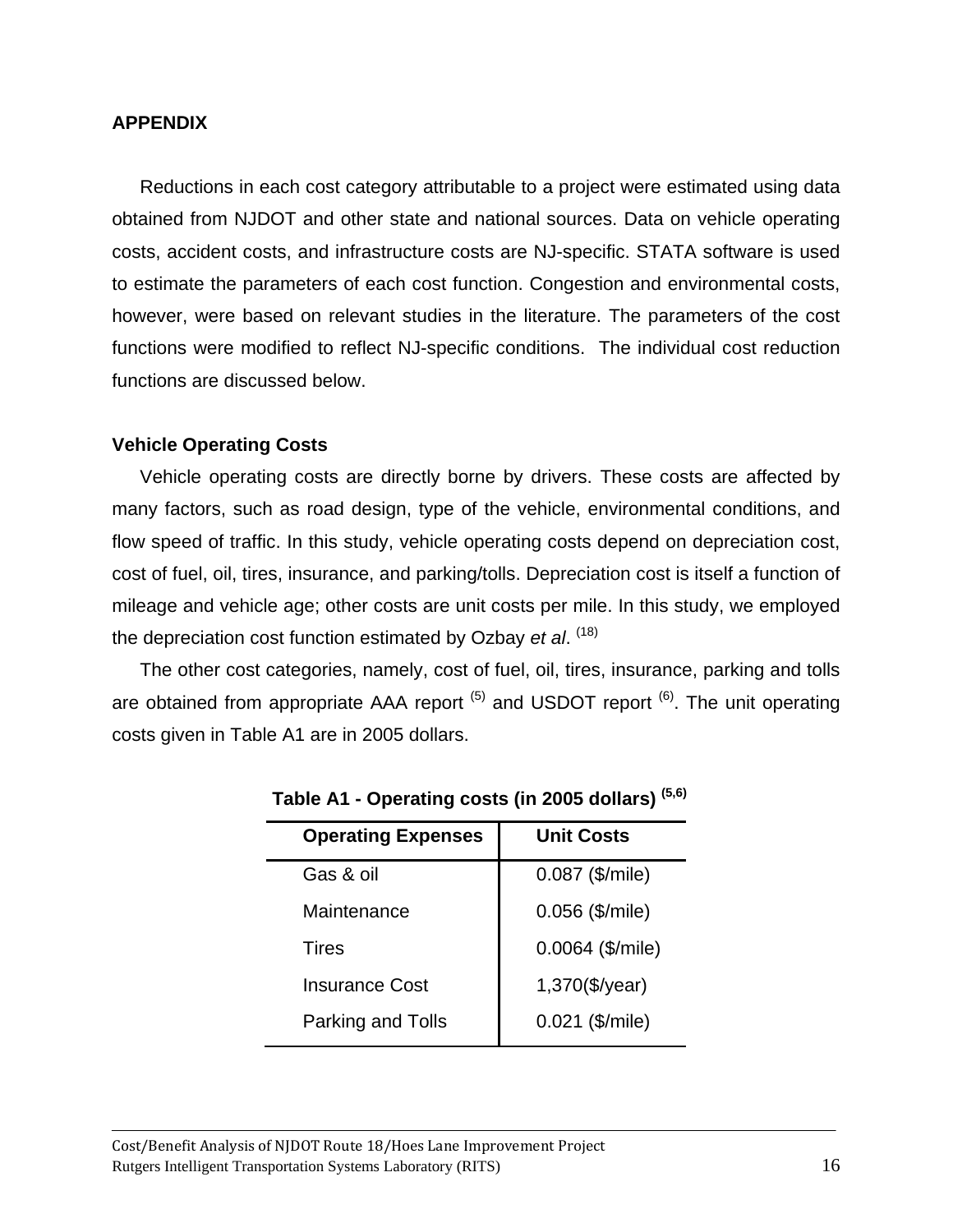## **Congestion Costs**

Congestion cost is defined as the time-loss due to traffic conditions and drivers' discomfort, both of which are a function of increasing volume to capacity ratios. Specifically,

- **Time loss** can be determined through the use of a travel time function. Its value depends on the distance between any OD pairs (*d*), traffic volume (*Q*) and roadway capacity (*C*).
- **Users' characteristics:** Users traveling in a highway network are not homogeneous with respect to their value of time.

Since all these cost categories are directly related to travel time, the monetary value of time (VOT) is a crucial determinant of cost changes. Depending on the mode used by the traveler, travel time costs may include time devoted to waiting, accessing vehicles, as well as actual travel.

In a study of congestion costs in Boston and Portland areas, Apogee Research estimated congestion costs using VOT values based on 50% of the average wage rate for work trips and 25% for other trip purposes  $(19)$ . Based on a review of international studies, K. Gwilliam<sup>(20)</sup> concluded that work travel time should be valued at 100% wage rate, whereas non-work travel time should be valued at 30% of the hourly wage rate, given the absence of superior local data. Similarly, the USDOT  $(17)$  suggests VOT values between 50% and 100% of the hourly wage rate depending on travel type (personal, business). In these studies, user characteristics, mode of travel, or time of day choices are not included in the VOT estimation. To address these issues, stated preference surveys are conducted in some studies to estimate VOT for different modes and trip types (21, 22, 23).

In this study, we adopt the VOT ranges based on average hourly wages as recommended by the USDOT  $(17)$ . Following the USDOT, we assume two vehicle types: passenger cars and trucks. For passenger cars, the VOT range, based on the hourly wage, is assumed to be between 80% and 120% of the average hourly wage within peak period, and between 35% and 60% of the average hourly wage within off-peak periods, respectively. For trucks, the VOT range, based on the hourly wage, is assumed to be 100% within both off-peak and peak periods.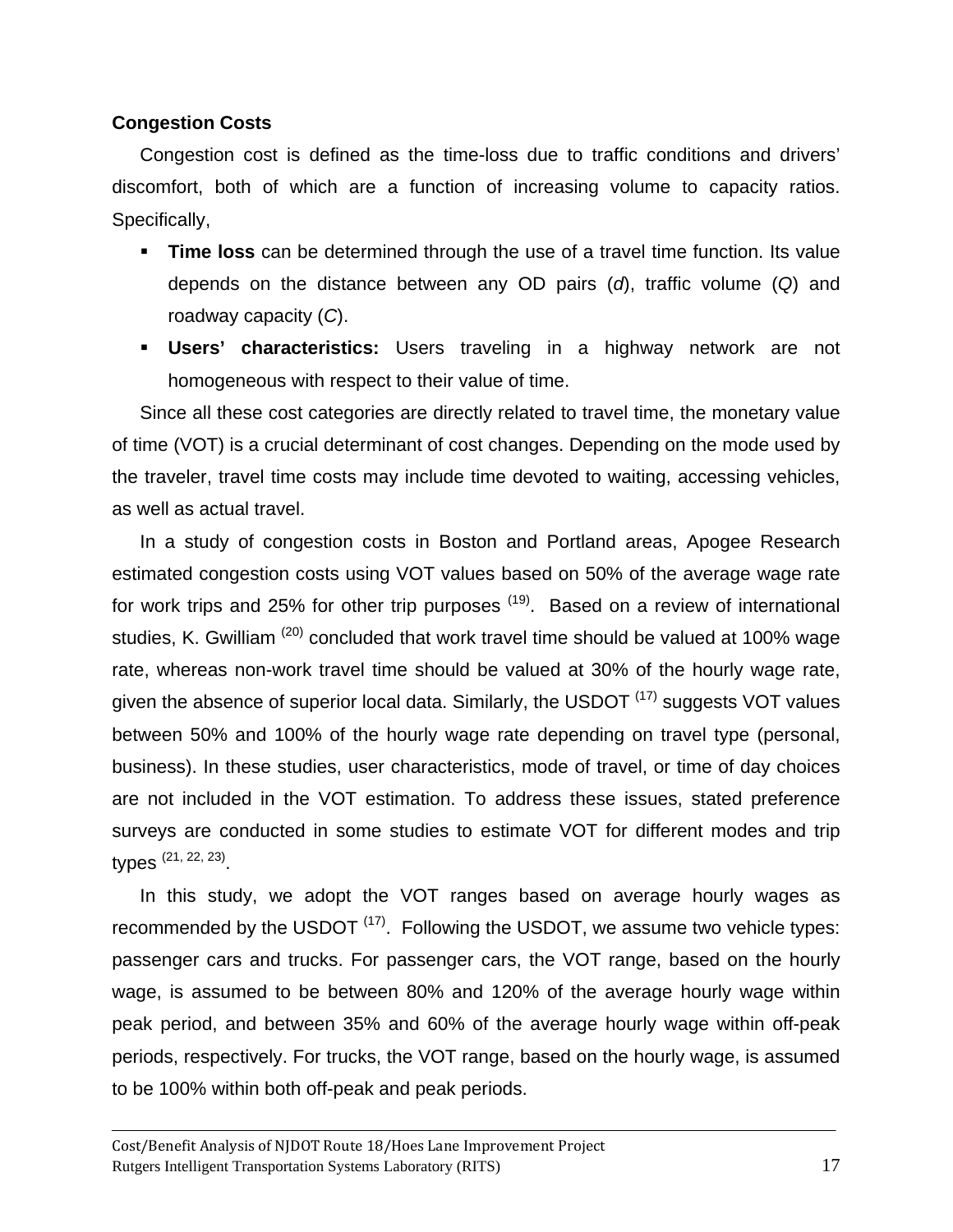U.S. Department of Labor  $(24)$  reported average hourly wages for all occupations in New Jersey. The report indicates that, in 2007, the average hourly wage for all occupations was \$22.64 per hour. The hourly wage in trucking was \$19.90 per hour.

Table A2 shows the VOT ranges, as suggested by USDOT <sup>(17)</sup>, used in our analysis.

| Time Period | <b>Passenger Cars</b> | <b>Trucks</b> |
|-------------|-----------------------|---------------|
| Peak        | $$18.10 - $27.20$     | \$19.90       |
| Off-Peak    | $$7.90 - $13.60$      | \$19.90       |

**Table A2 - Value of Time Ranges** 

The Bureau of Public Roads travel time function was used to calculate time loss. Thus, the total cost of congestion between a given OD pair can be calculated by the time loss of one driver along the route, multiplied by total traffic volume (*Q*) and the average value of time (VOT).

#### **Accident Costs**

Accident costs are the economic value of damages caused by vehicle accidents/incidents. These costs can be classified in two major groups: (1) cost of foregone production and consumption, which can be converted into monetary values, and (2) life-injury damages, which involves more complex techniques to convert into monetary values. Costs associated with these two categories are given in Table A3.

The accident cost function estimates the number of accidents that occur over a period of time, and converts the estimated number of accidents into a dollar value by multiplying the number of accidents by their unit cost values. The cost of any specific accident varies of course with individual circumstances. However, similar accidents typically have costs that fall within the same range.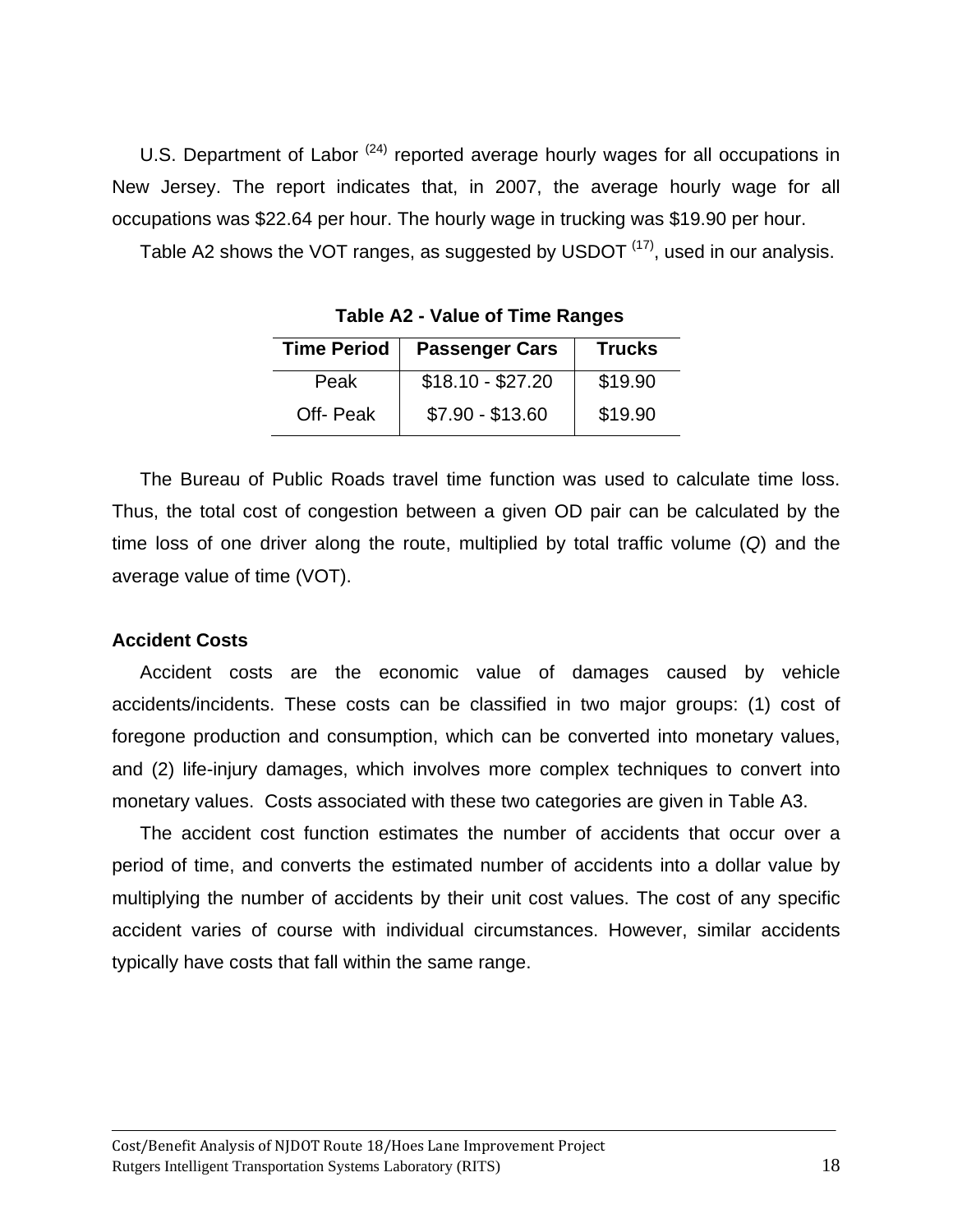| <b>Pure Economic Costs</b>      |                                                     |  |  |
|---------------------------------|-----------------------------------------------------|--|--|
| Major costs                     | <b>Description</b>                                  |  |  |
| Medically related costs         | Hospital, Physician, Rehabilitation, Prescription   |  |  |
| <b>Emergency services costs</b> | Police, Fire, ambulance, helicopter services,       |  |  |
|                                 | incident management services                        |  |  |
| Administrative and legal costs  | Vehicle repair and replacement, damage to the       |  |  |
|                                 | transportation infrastructure                       |  |  |
| <b>Life Injury Costs</b>        |                                                     |  |  |
|                                 | Wages paid to co-workers and supervisors to recruit |  |  |
| <b>Employer costs</b>           | and train replacement for disabled workers, repair  |  |  |
|                                 | damaged company vehicles, productivity losses due   |  |  |
|                                 | to inefficient start-up of substitute workers       |  |  |
| Lost productivity costs         | Wages, fringes, household work, earnings lost by    |  |  |
|                                 | family and friends caring for the injured           |  |  |
| Quality of life costs           | Costs due to pain, suffering, death and injury      |  |  |
| Travel delay costs              | Productivity loss by people stuck in crash related  |  |  |
|                                 | traffic jams                                        |  |  |
|                                 |                                                     |  |  |

## **Table A3 - Accident Cost Categories**

Accidents were categorized as fatal, injury and property damage accidents. Accident occurrence rate functions for each accident type were developed using the traffic accident database of New Jersey. Historical data obtained from NJDOT show that annual accident rates, by accident type, are closely related to traffic volume and roadway geometry.

Traffic volume is represented by the average annual daily traffic. The **roadway geometry** of a highway section is based on its engineering design. There are various features of a roadway geometric design that closely affect the likelihood of an accident occurrence. However, these variables are too detailed to be considered in a given function. Thus, highways were classified on the basis of their functional type, namely Interstate, freeway-expressway and local-arterial-collector**.** It was assumed that each highway type has its unique roadway design features. This classification makes it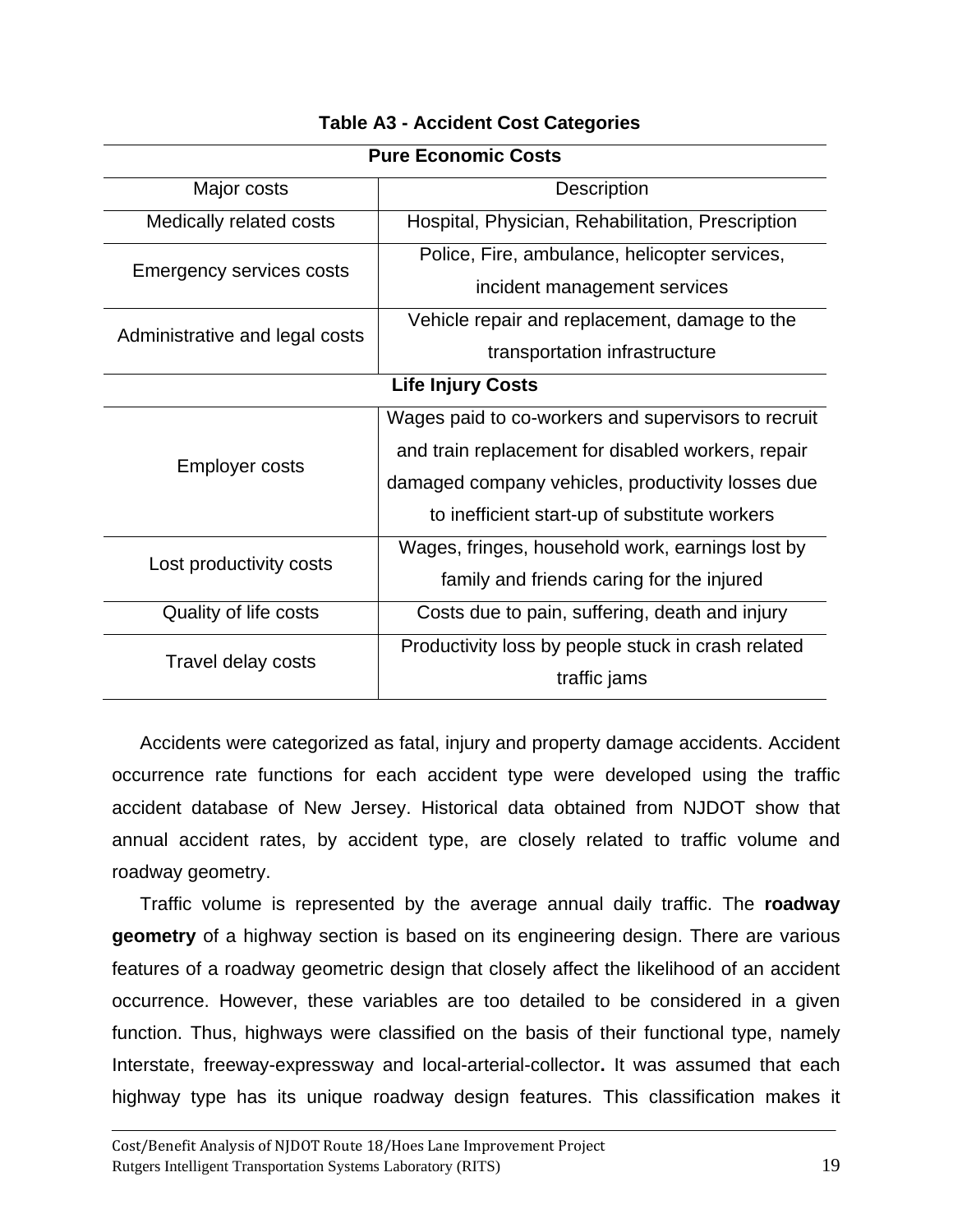possible to work with only two variables: **road length** and **number of lanes**<sup>1</sup>. There are three accident occurrence rate functions for each accident type for each of the three highway functional types. Hence, nine different functions were developed. Regression analysis was used to estimate these functions. The available data consists of detailed accident summaries for the years 1991 to 1995 in New Jersey. For each highway functional type, the number of accidents in a given year is reported.

The unit cost of each type of accident directly affects the cost estimates. The National Safety Council<sup>(25)</sup> reported the average unit cost per person for three accident types, as shown in Table A4. These values are comprehensive costs that include a measure of the value of lost quality of life which was obtained through empirical studies based on observed willingness to pay by individuals to reduce safety and health risks.

| <b>Accident Type</b>      | Cost        |
|---------------------------|-------------|
| Death                     | \$4,100,000 |
| Incapacitating Injury     | \$208,500   |
| Non-incapacitating Injury | \$53,200    |
| Possible Injury           | \$25,300    |
| <b>Property Damage</b>    | \$2,300     |
|                           |             |

**Table A4 - Average Comprehensive Cost per person by accident type (25)**

Accident cost estimation is not exact, it can only be approximated. The studies in the relevant literature show varying unit costs for accidents. A NHTSA study  $(26)$  reports the lifetime economic cost of each fatality as \$977,000. Over 80% of this amount is attributable to lost workplace and household productivity. The same study reports that the cost of each critically injured survivor is \$1.1 million  $(26)$ .

A study by FHWA  $(27)$  reported the comprehensive cost of each accident by severity, as shown in Table A5.

<sup>1</sup> 1 This approach is also consistent with previous studies e.g., Mayeres et al. (**Error! Reference source not found.**)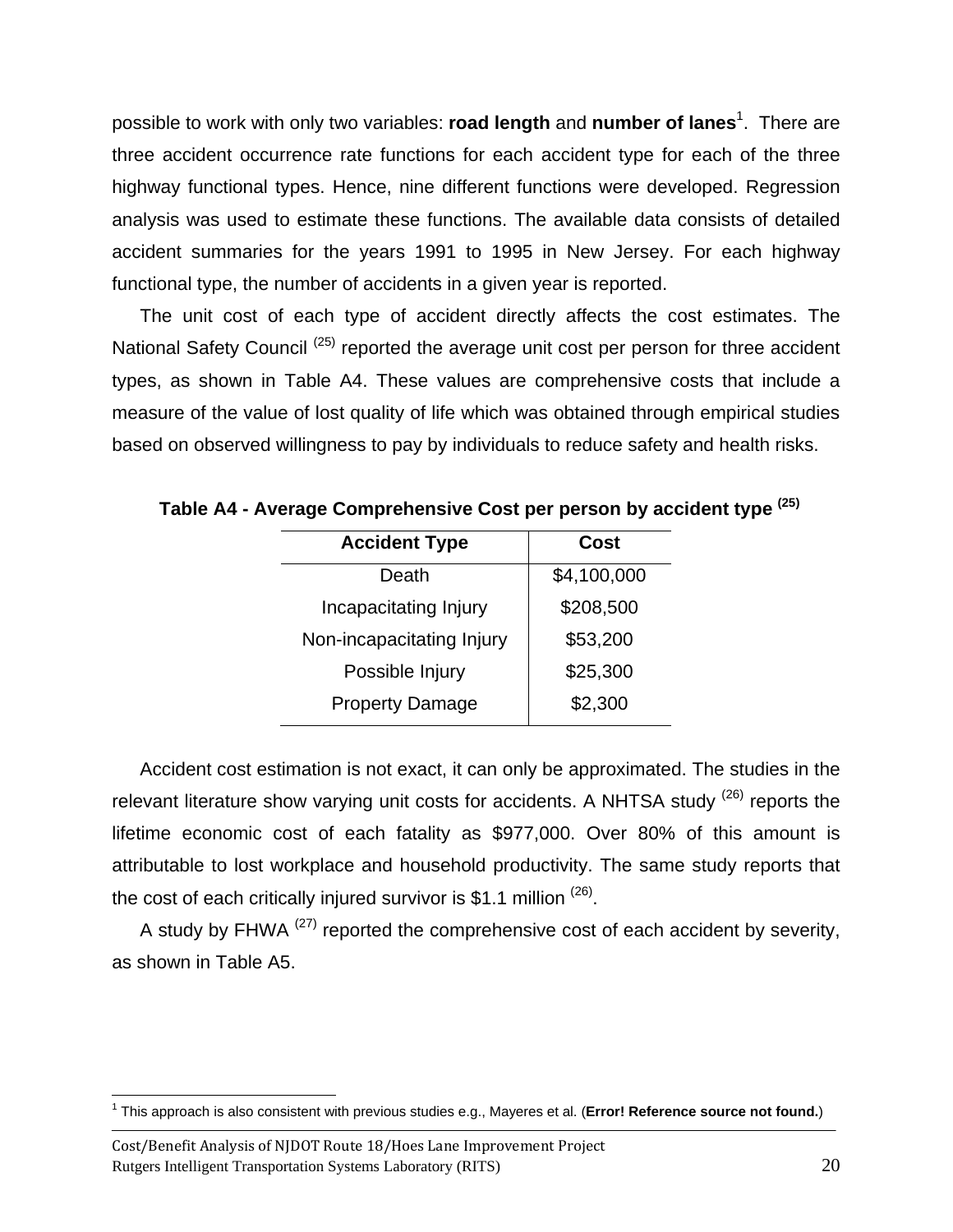| <b>Accident Type</b>   | Cost        |
|------------------------|-------------|
| Fatal                  | \$3,673,732 |
| Incapacitating         | \$254,335   |
| Evident                | \$50,867    |
| Possible               | \$26,847    |
| <b>Property Damage</b> | \$2,826     |

**Table A5 - Average comprehensive cost by accident type (27)**

**Note**: All costs are in 2008 dollars, converted from 1994 values using 2.5% discount rate.

A recent poll conducted by AASHTO  $(28)$  reported accident costs by severity. The reported figures shown in Table A6 reflect the average accident costs used by 24 states for prioritizing safety projects.

| <b>Accident Type</b>              | Cost        |
|-----------------------------------|-------------|
| Fatality                          | \$2,435,134 |
| Major Injury                      | \$483,667   |
| Incapacitating Injury             | \$245,815   |
| Minor Injury                      | \$64,400    |
| Non-incapacitating Evident Injury | \$46,328    |
| Injury                            | \$59,898    |
| Possible or Unknown injury        | \$23,837    |
| <b>Property Damage</b>            | \$6,142     |

 **Table A6 - Average cost by accident type (28)**

In our analysis, we use the unit accident costs reported by the FHWA  $(27)$  (see Table A5). In order to align the cost estimates based on the accident types available in NJDOT accident database, we regroup accident types in FHWA  $(27)$  into fatality, injury (incapacitating) and property damage accidents. The accident cost functions are based on unit accident cost for each accident type. The accident cost functions used in this study were first developed by Ozbay *et al.* <sup>(14)</sup>, and later improved by Ozbay *et al.* <sup>(29, 18)</sup> with a new accident database. The statistical results of the estimation of accident occurrence rate functions can be found in Ozbay *et al*. (18).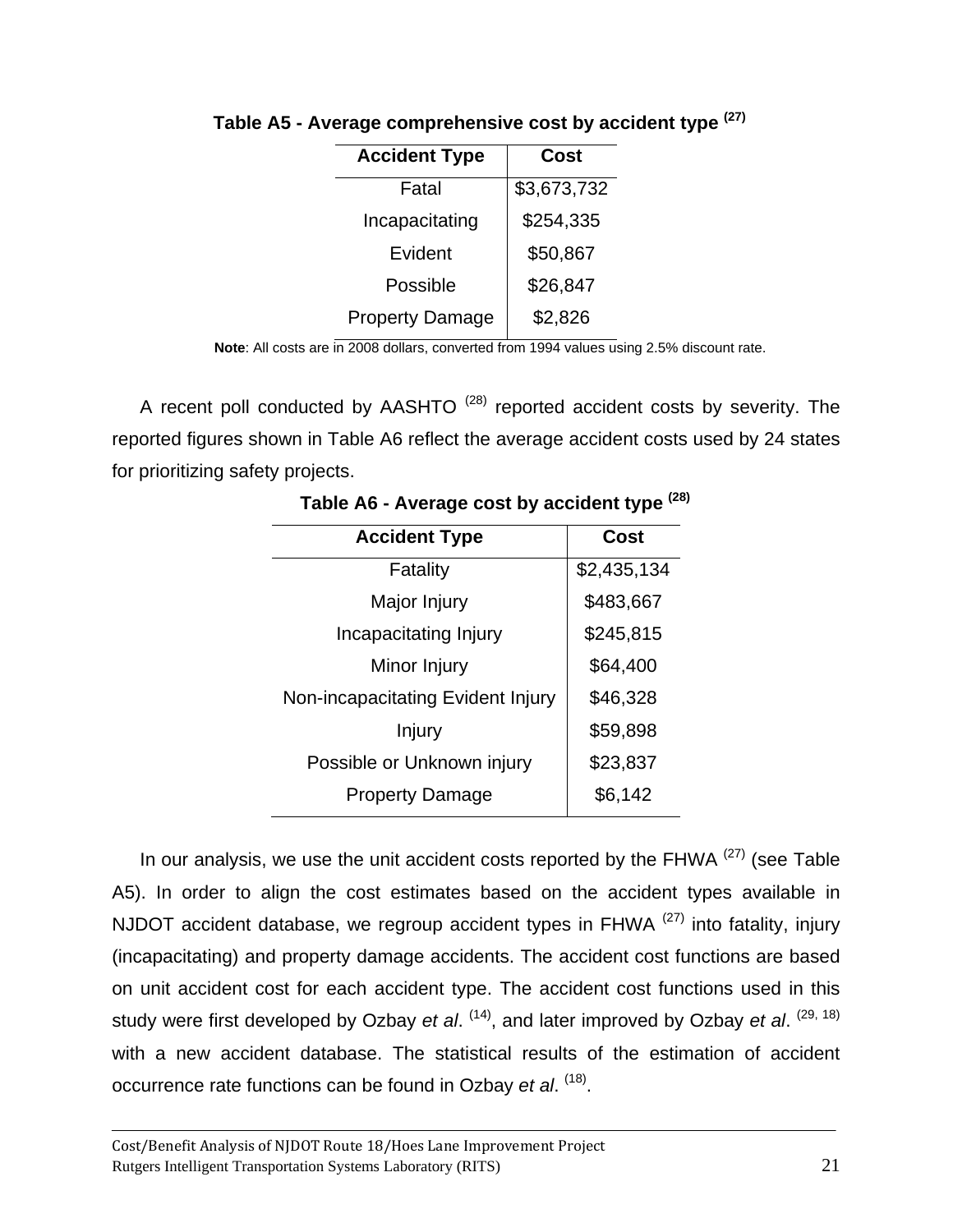## **Environmental Costs**

Environmental costs due to highway transportation are categorized as air pollution and noise pollution costs.

## Air Pollution Costs

Highway transportation accounts for the air pollution due to the release of pollutants during motor vehicle operations. This occurs either through the direct emission of the pollutants from the vehicles, or the resulting chemical reactions of the emitted pollutants with each other and/or with the existent materials in the atmosphere. The pollutants included in estimating air pollution costs in this study are volatile organic compounds (VOC), carbon monoxide (CO), nitrogen oxide (NO<sub>x</sub>), and particulate matters (PM<sub>10</sub>).

Estimating the costs attributable to highway air pollution is not a straightforward task, since there are no reliable methods to precisely identify and quantify the origins of the existing air pollution levels. The constraints for estimating the costs attributable to air pollution are listed as follows:

- Air pollution can be *local*, *trans*-*boundary* or *global*. As the range of its influence broadens, the cost generated increases, and after a certain point the full cost impact becomes difficult to estimate.
- Air pollution effects are typically chronic in nature. Namely, unless the pollution level is at toxic levels, the damage imposed on human health, agricultural products and materials may be detectable only after years of exposure.

Even if the influence of specific sources of air pollution could be isolated with precision, quantifying the contribution of highway transportation requires several assumptions. Emission rates depend on multiple factors, such as topographical and climatic conditions of the region, vehicle properties, vehicle speed, acceleration and deceleration, fuel type, *etc*. The widely used estimation model is available in US MOBILE software, which requires, as inputs, the above listed factors. Based on the input values, the program estimates emissions of each pollutant. However, the accuracy of this specific model and the other current models is, as noted, imprecise (see Small, *et*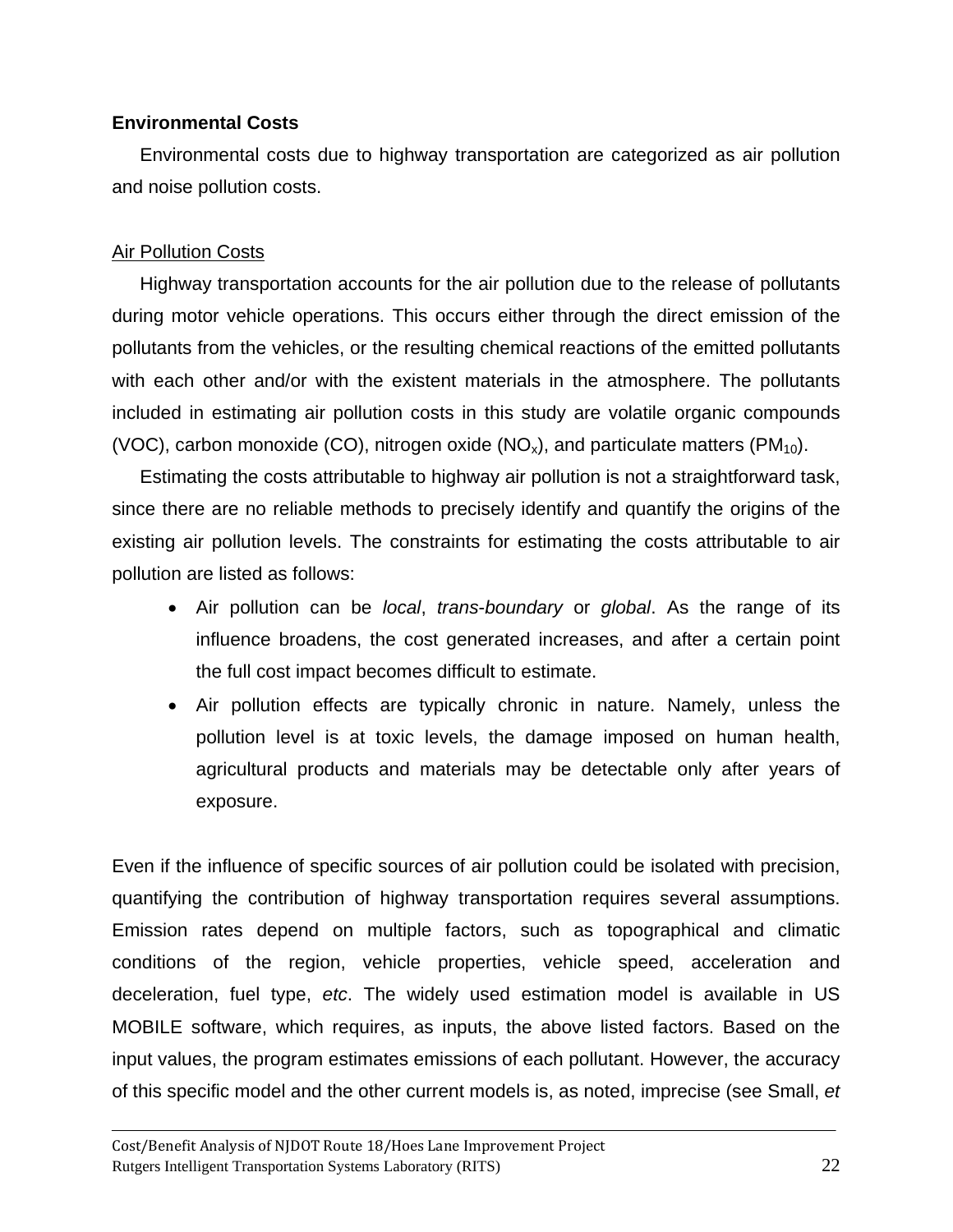al. (30). Cost values attributable to differing levels of air pollution require a detailed investigation and an evaluation of people's preferences and their willingness to pay in order to mitigate or avoid these adverse effects.

There is extensive literature that attempts to measure the costs of air pollution (e.g., Small  $^{(31)}$ , Small and Kazimi al.<sup>(30)</sup>, Mayeres et al.  $^{(21)}$ ). There are three ways of estimating the costs of air pollution: *Direct estimation of damages*, *hedonic price measurement* (relates price changes, demand, and air quality levels) and *preference of policymakers* (pollution costs are inferred from the costs of meeting pollution regulations), (Small and Kazimi  $(30)$ ).

Small and Kazimi<sup>(30)</sup> adopt the direct estimation of damages method to measure the unit costs of each pollutant. The study differentiates the resulting damages in three categories: *mortality from particulates*, *morbidity from particulates* and *morbidity from ozone*. It is assumed that human health costs are the dominant portion of costs due to air pollution rather than the damage to agriculture or materials. *Particulate Matter* (PM10) which is both directly emitted and indirectly generated by the chemical reaction of *VOC*, *NO*x, and *SO*x, is assumed to be the major cause of health damage costs. Ozone (O3) formation is attributed to the chemical reaction between *VOC* and *NO*x. In this study, we adopt the unit cost values suggested by Small and Kazimi<sup>(30)</sup>.

#### Noise Costs

The external costs of noise are most commonly estimated as the rate of depreciation in the value of residential units located at various distances from highways. Presumably, the closer a house to the highway the more the disamentity of noise will be capitalized in the value of that house. While there are many other factors that are also capitalized in housing values, "closeness" is most often utilized as the major variable explaining the effect of noise levels. The Noise Depreciation Sensitivity Index (*NDSI*) as given in Nelson  $(32)$  is defined as the ratio of the percentage reduction in housing value due to a unit change in the noise level. Nelson (32) suggests the value of *0.40*% for *NDSI*.

The noise cost function indicates that whenever the ambient noise level at a certain distance from the highway exceeds 50 decibels, it causes a reduction in home values of